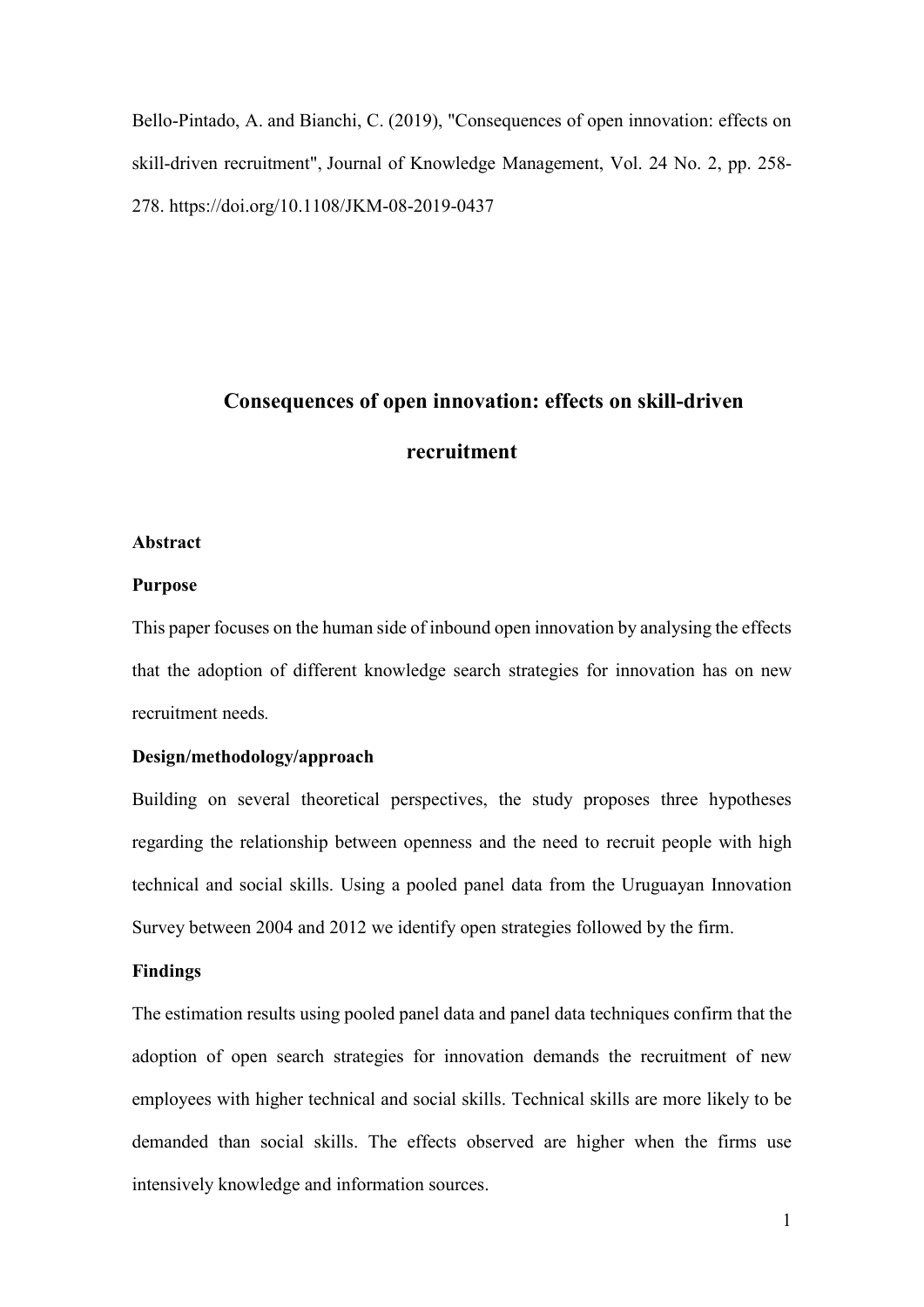#### **Originality/Value**

This paper revisits the analysis of specific knowledge search strategies at the firm level. In doing so, the study looks for the effects of specific strategies combining different knowledge sources and considers different levels of use of external KISs, from narrow to wide. While other studies have analysed the human factor as a determinant of the success of openness for innovation, this paper re-examines the direction of this relationship. Finally, the study contributes with evidence from a Latin American country, where these topics have received less attention.

**Keywords:** Open innovation, social skills, technical skills, recruitment

**Paper type:** Research paper

#### **1. Introduction**

In the last decade, researchers have highlighted the role of open innovation as a key driver of innovation performance (Laursen and Salter, 2006; Bogers *et al*., 2018). Hence, infrastructures and antecedents for firms' effective and efficient innovation openness have received considerable attention in the literature (Leiponen and Helfat, 2010; de Araújo Burcharth *et al*., 2014).

Studies in the field have observed greater complexity of complementary knowledge search strategies aimed at enhancing innovation performance (Grimpe and Sofka, 2016), increasing both the search *breadth* (number of sources) and the search *depth* (intensity of use) of knowledge and information sources (KISs) (Laursen and Salter, 2006). In this context, the "human side" of open innovation has increasingly been recognized as a determinant of the capture and integration of both external and internal sources of knowledge (Bogers *et al*., 2018; Criscuolo *et al*., 2018). New sets of technical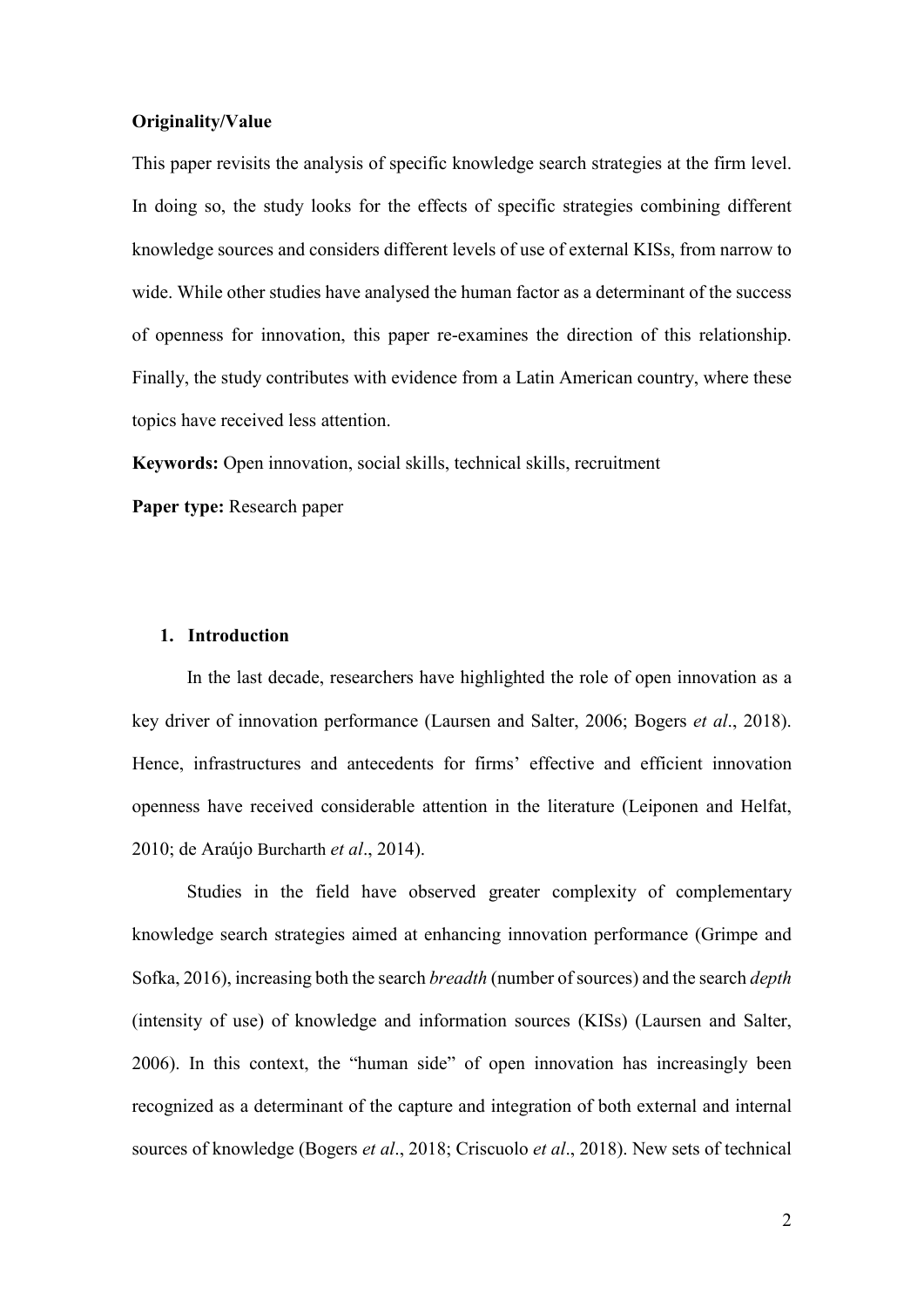and social skills and backgrounds are required from the firm's workforce (Petroni *et al*., 2012; Salge *et al*., 2013), among other things to improve searching (Dahlander *et al*., 2016) and to establish collaborative communication, encouraging the development of relationships with external actors (Pemartín *et al*., 2018).

From Cohen and Levinthal (1989), it is known that innovation success depends on the ability to acquire, absorb and exploit new knowledge. However, interorganizational knowledge flows do not materialize automatically, and firms need to acquire or develop new skills to explore and exploit new external sources of information and knowledge (Eisenhardt and Martin, 2000; Vanhaverbeke *et al*., 2008). In this sense, this study focuses on the organizational consequences of adopting different open innovation strategies, paying special attention to the new need to recruit people with high technical and social skills to manage complex combinations of KISs. On this line, Ter Wal *et al*. (2017) stated that, in the long run, the relationship between skills and innovation strategies is circular: new skills are necessary to innovate and innovation requires new skills. In addition, there has been growing interest in the "dark side" of open innovation, attending to the costs of and barriers to adopting open innovation strategies (Katila and Ahuja, 2002; Villena *et al*., 2011; Laursen and Salter, 2014; Greco *et al*. 2019). However, until now, the evidence concerning the relationship between open strategies and skill-driven recruitment of people has been very limited (Stanko *et al*., 2017).

This paper elaborates a theoretical reasoning to hypothesize how the use of different KISs affect firms' recruitment needs. The process of open innovation is complex and dynamic, and no isolated theoretical perspective is able to explain fully the entirety of its organizational effects (Remneland-Wikhamn and Knights, 2012). As a result,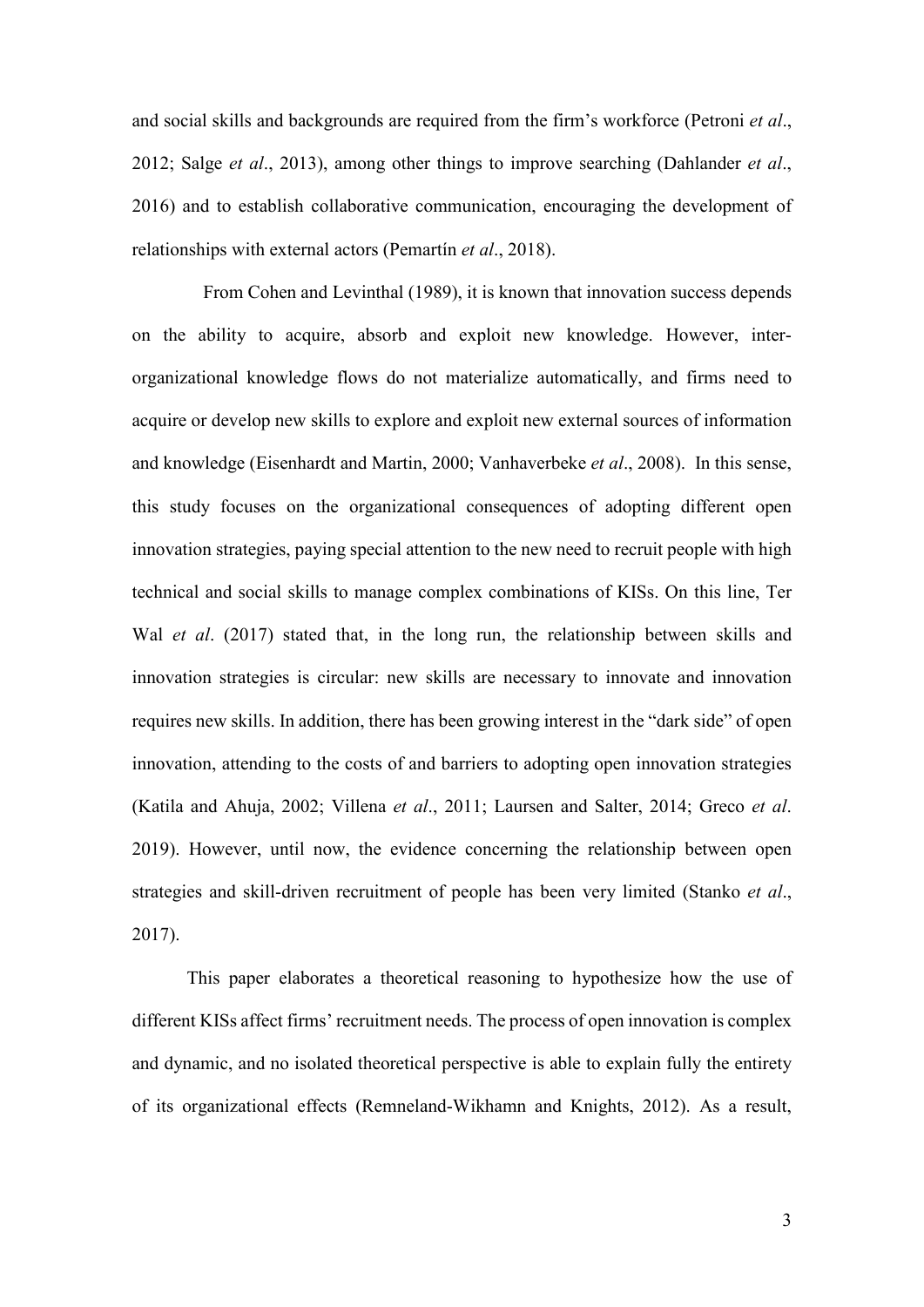different approaches need to be considered to understand the organizational effects of adopting different openness strategies (Bogers, 2012; Greco *et al.*, 2019).

According to the literature on open innovation and strategic human resource management (HRM), the association between openness and new demands for recruiting people is controversial (Vanhaverbeke *et al*., 2014). On the one hand, adopting open innovation strategies enables firms to develop effective competitive strategies without requiring numerous and varied, or even any, employees working in research and innovation (Chesbrough, 2006). However, firms that engage in open innovation may need to incorporate new technical and social skills to improve their searching, communication and adaptation to team working (Hillebrand and Biemans, 2004; du Chatenier *et al*., 2010; Salge *et al*., 2013). Companies that are involved in openness strategies may increasingly demand employees with competences and abilities to manage both inside-out and outsidein open innovation flows (Chiaroni *et al*., 2011; Clausen, 2013; West and Bogers, 2014). Through recruitment, firms can access unique ideas and insights (Bogers *et al*., 2018) as well as technical skills and backgrounds, improving the search for, selection and assimilation of new information and knowledge from different actors for both inbound and outbound open innovation (Lichtenthaler and Lichtenthaler, 2009; Clausen, 2013; West *et al*., 2014).

In sum, this paper aims to contribute to the current literature on the "human side" of open innovation by answering the following questions:

- Are open innovation strategies associated with new recruitment needs for technical and social skills?

- Does different open innovation strategies explain different needs of skillsdriven recruitment?

4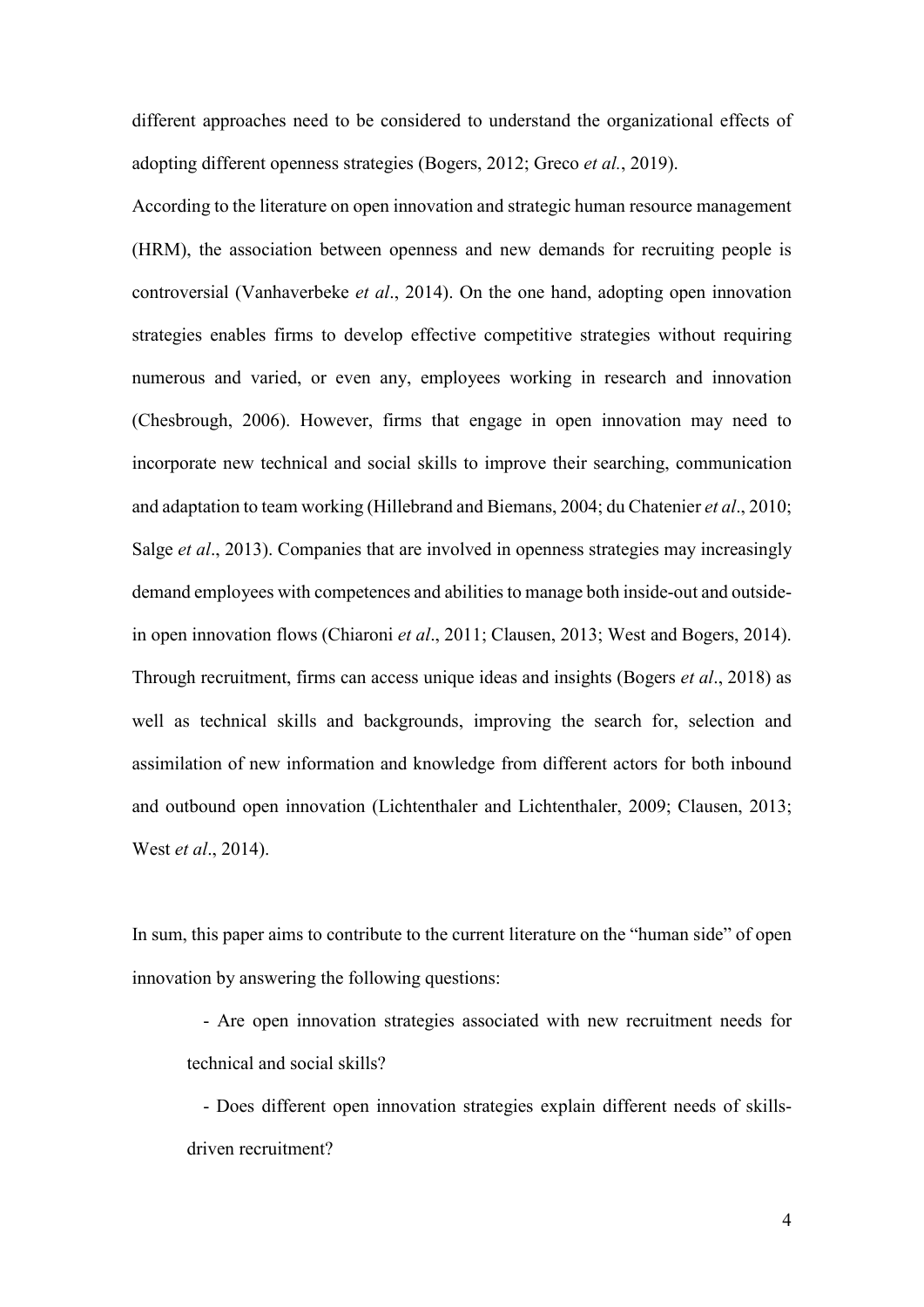Empirically, the hypotheses are tested using pooled panel data of 1,466 firms in the manufacturing and service sectors using the Uruguayan Community Innovation Survey covering the 2006–2012 period.

This paper contributes to the literature on the human side of open innovation in several ways. Firstly, it revisits the analysis of specific knowledge search strategies at the firm level. Rather than just following the studies on the *breadth* and *depth* of openness, the study also looks for the effects of specific strategies combining different sources (Backfisch, 2014; Criscuolo *et al*., 2018). As an extension, the study considers different levels of use of external KISs, from narrow to wide. Second, in contrast to other studies that have analysed the human factor as a determinant of the success of openness strategies for innovation (Lippitz *et al*., 2017; Bogers *et al*., 2018), this paper re-examines the direction of this relationship, considering that openness in innovation may determine the need for more skilled workers. Hence, it approaches the consequences and challenges of open innovation. Finally, the study is undertaken in a Latin American country. While there has been a call for open innovation research in non-Western settings (Cheng and Huizingh, 2014), very few studies have analysed aspects related to open innovation in Latin America (Chaston and Scott, 2012; Arruda *et al*., 2013). Most of those have been case studies (Rodrigues *et al*., 2010; Ades *et al*., 2013) or have analysed the productive strategies in specific economic activities (Brenes *et al*., 2014; Ramos *et al*., 2018) rather than studying the open innovation phenomenon on an economy-wide basis. While this is a limitation when generalizing the empirical findings of this study to other regions, the empirical evidence of this study is a contribution in itself.

#### **2. Theoretical Framework**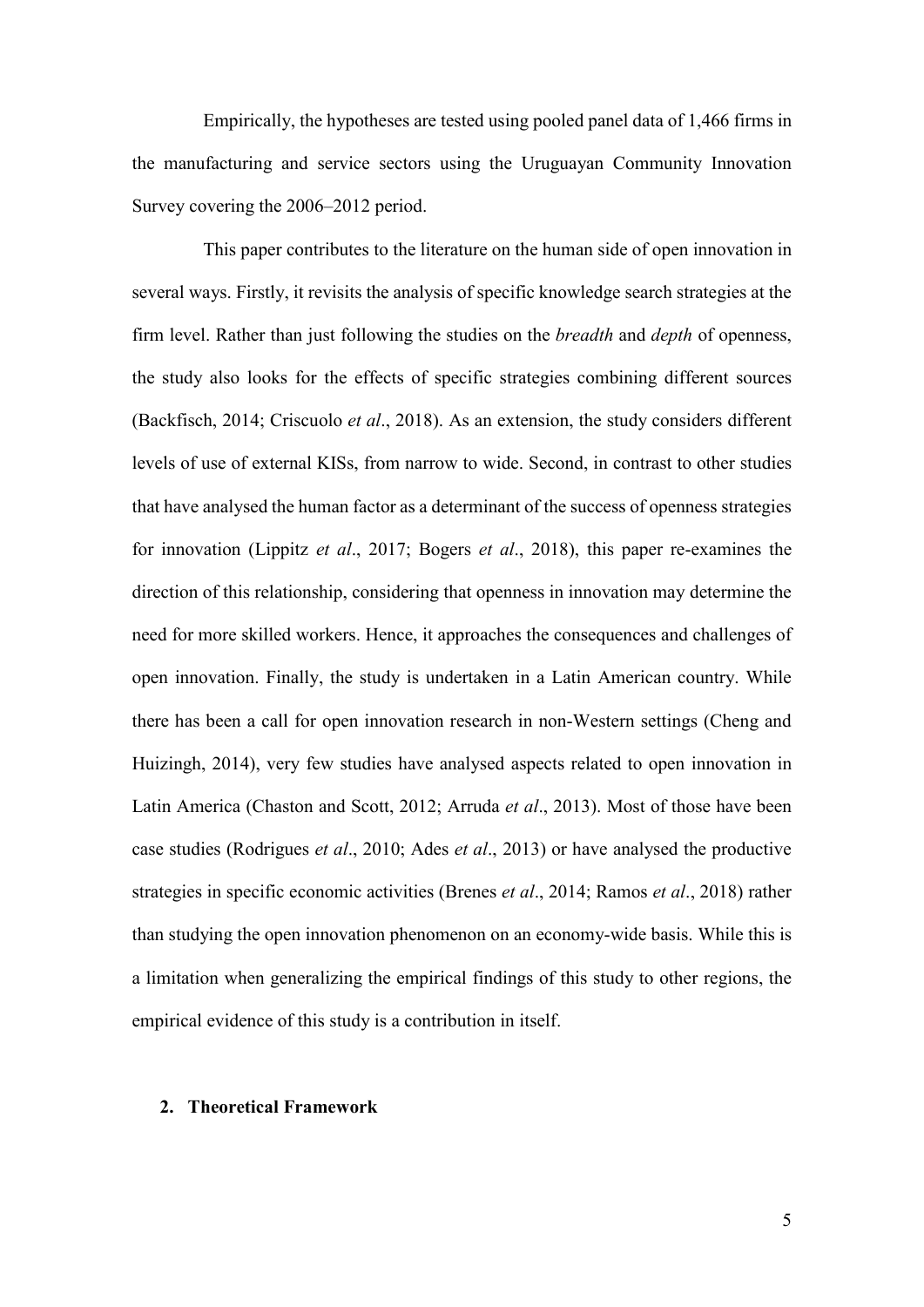The relationship between workforce skills and innovation has received the attention of the literature on different analytical levels (Freel, 2005; Tether *et al*., 2005; Deming, 2017). Workforce skills for innovation are a combination of education, talent and experience (Thether *et al*., 2005). Different types of skills are critical to the success of innovation strategies (Ter Wal *et al*., 2017). Sousa and Rocha (2019) identified three critical skills for innovation in the digital IT industry: innovation, leadership and management, that included technical knowledge and social skills linked with communication, networking or talent management. In addition, Ter Wal *et al*. (2017) stressed the dynamics between skills and innovation, suggesting that new skills are required to assimilate new external knowledge and remain innovative.

The paper elaborates on how different search strategies affect the demand for new technical and social skills at the firm level. It defines technical skills as those abilities associated with a formal qualification with a technical or scientific background. These are the result of formal training and experience expressed as the technical capacity to solve relevant problems for the firm (Freel, 2005; Deming and Kahn, 2018). On the other hand, social skills are defined as cooperation and communication abilities, which are potentially related to formal education but are mainly based on personal features and grounded by experience in different contexts (Freel, 2005; Deming, 2017).

#### *2.1 Open Innovation and New Recruitment Needs: Hypothesis Statements.*

The degree of openness is a strategic decision resulting from the firm's balance between costs and benefits of more or less openness (Felin and Zenger, 2014). The transaction cost theory (TCT) states that firms begin to organize their production processes internally when the [transaction](https://en.wikipedia.org/wiki/Transaction_cost) costs of coordinating production using market mechanisms is greater than doing so within the firm (Williamson, 1981). The open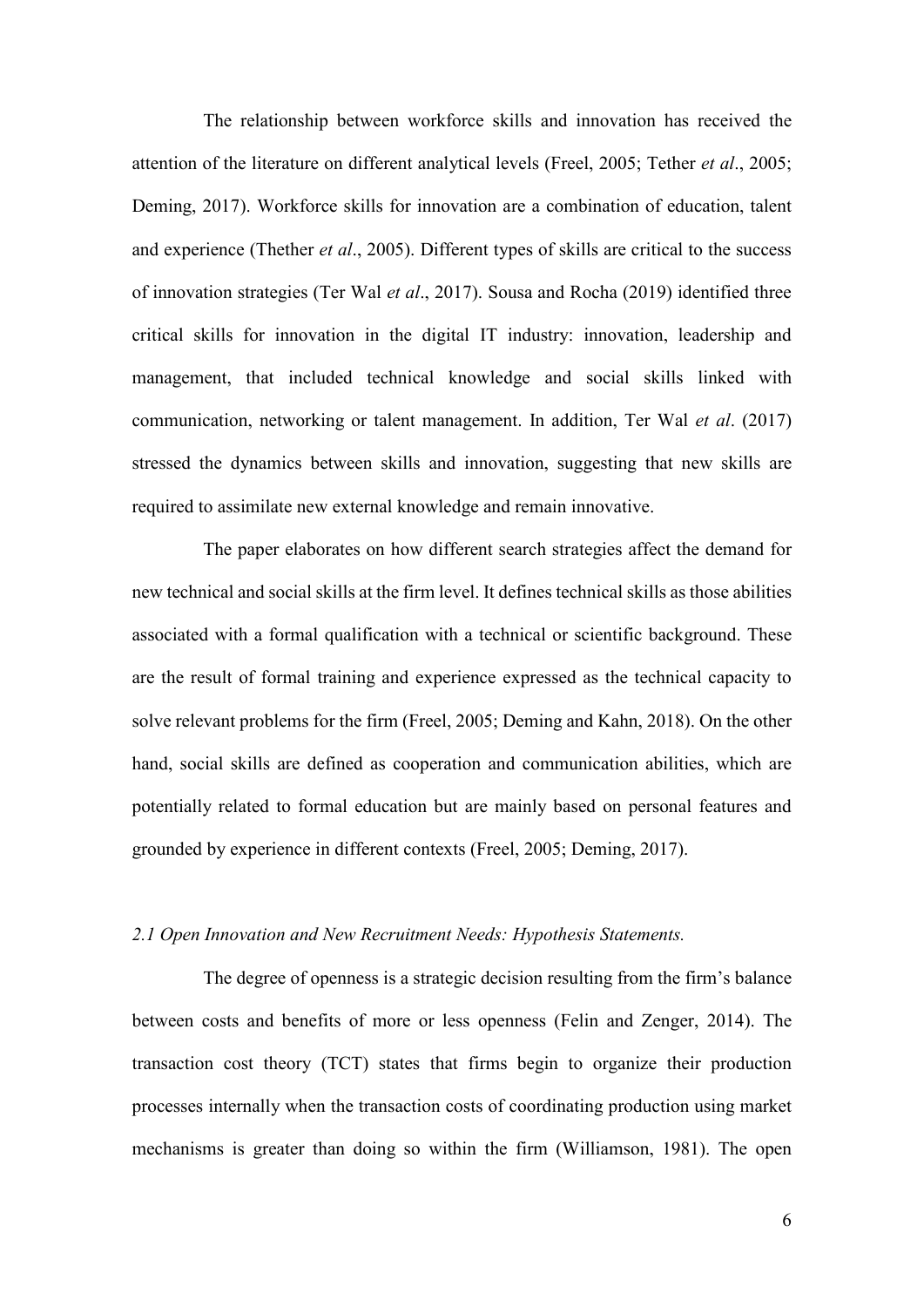innovation approach is closely related to the TCT with respect to the way in which firms set their boundaries and the extent to which knowledge flows through firm boundaries (Chesbrough, 2003). However, the perspective of TCT has been somewhat neglected in the literature of open innovation along with the study of the interactions of firms with external sources of KISs (Greco *et al*., 2019). The success of open strategies depends on the associated transaction costs of searching and controlling in a process that is interactive in nature (Faems *et al.* 2010) and in which the contact between different actors is more or less formalized (Baldwin and Von Hippel, 2011). The existence of hidden costs of communication, control, evaluating information and bargaining associated with innovation openness (Stuermer *et al*., 2009) can limit the effectiveness of the opening innovation process (Laursen and Salter, 2014; West and Bogers, 2014). Hence, technical skills and the background of the firm's workforce are critical to the cost of searching for valuable knowledge (Köhler *et al*., 2012) and for the transaction cost when firms manage a high variety of external sources (Laursen and Salter, 2014).

In addition, the transaction cost of a firm's openness strategy will depend on the cognitive distance between the firm and each external KISs (Nooteboom *et al*., 2007; Criscuolo *et al*., 2018). Integrating cognitively distant actors may offer new knowledge and innovativeness, but may increase the cost relating to searching, exploring new markets and coordinating different sources (Lichtenthaler and Lichtenthaler, 2010; Criscuolo *et al*., 2018). With this regard, it has been demonstrated that combining a wide number of sources of knowledge, including cognitively distant actors, could be detrimental to firm success (Das and Teng, 2000). Asimakopoulos *et al*. (2019) confirmed an inverted U-shaped relationship between innovation outputs and openness, suggesting an increasing transaction cost when adopting more complex and integrative strategies (Laursen and Salter, 2014). As a result, adopting integrative strategies involving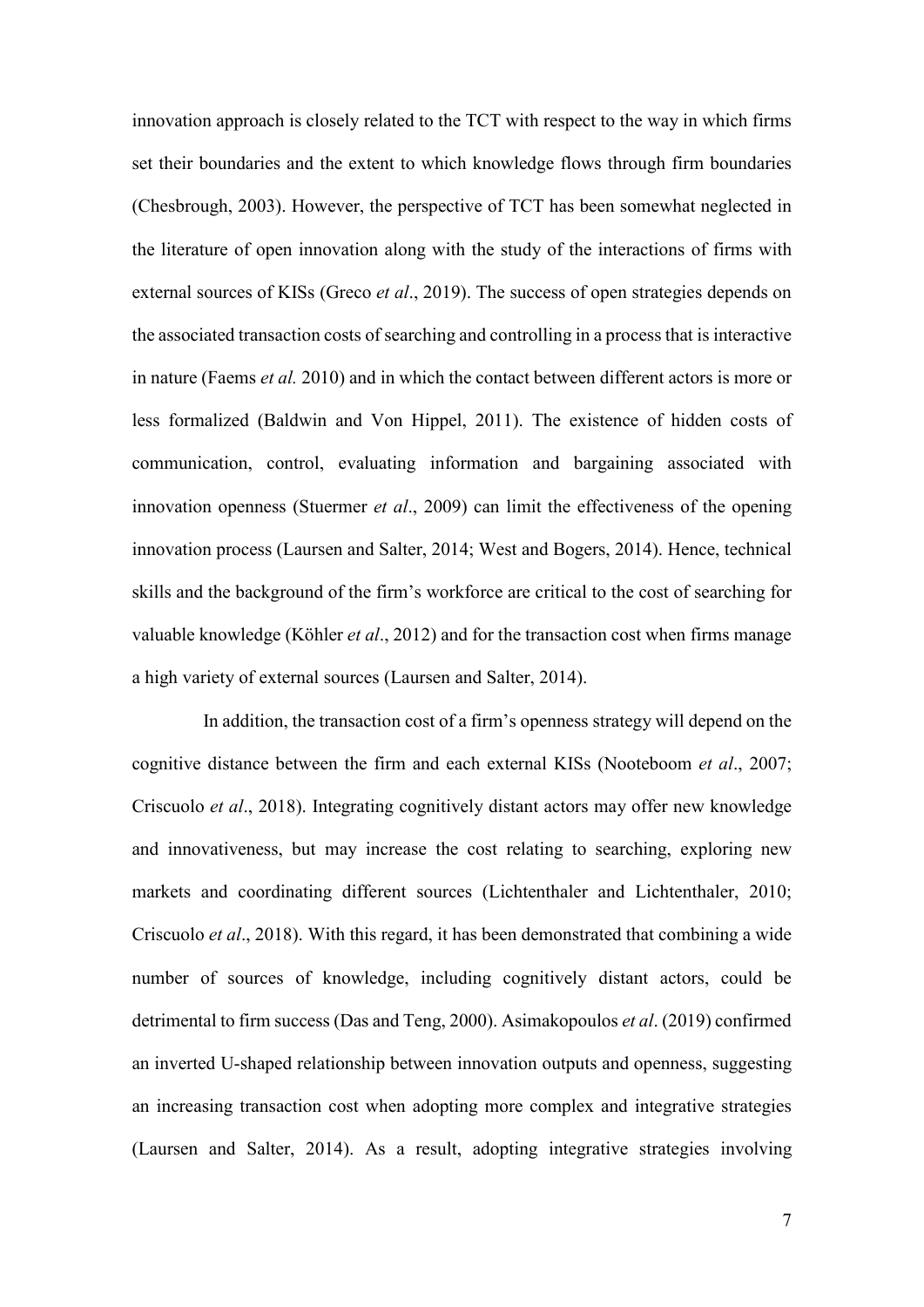cognitively distant actors may demand new skills (social and technical) to manage the opening process in the best way.

An important element to consider when assessing the effects of expanding the number of KISs is the absorptive capacity of firms. According to the absorptive capacity view (Cohen and Levinthal, 1989), the effectiveness of exploration and exploitation of new KISs require a set of skills to transfer knowledge and to assimilate and modify this imported knowledge (Zahra and George, 2002). The adoption of open innovation processes can be developed and supported only if companies possess their own competences to assimilate external knowledge (Dahlander and Gann, 2010; Clausen, 2013). In this context, human resources become a strategically critical asset of organizations (Grant, 1996) for developing open innovation strategies (Gomez-Mejía *et al*., 2004; Herstad *et al*., 2015), which in turn may increase the need to recruit highly qualified staff to capture and manage new information and knowledge (Fawcett *et al*., 2012; Criscuolo *et al*., 2018). If not, firms may not be able to follow the open approach to innovation (Clausen, 2013).

Based on this reasoning, we propose the following hypothesis:

*H1. The new recruitment needs for both technical and social skills increase with the number of KISs combined in open innovation strategies.* 

Regarding the effects of the intensity of the use of KISs on new recruitment needs, researchers have related the "depth" of open innovation strategies with higher levels of absorptive capacities (Laursen and Salter, 2006). Absorptive capacity is related to prior skills and knowledge, and is cumulative since its development in the present will permit its more efficient accumulation in the future (Vega-Jurado *et al*., 2008). It can be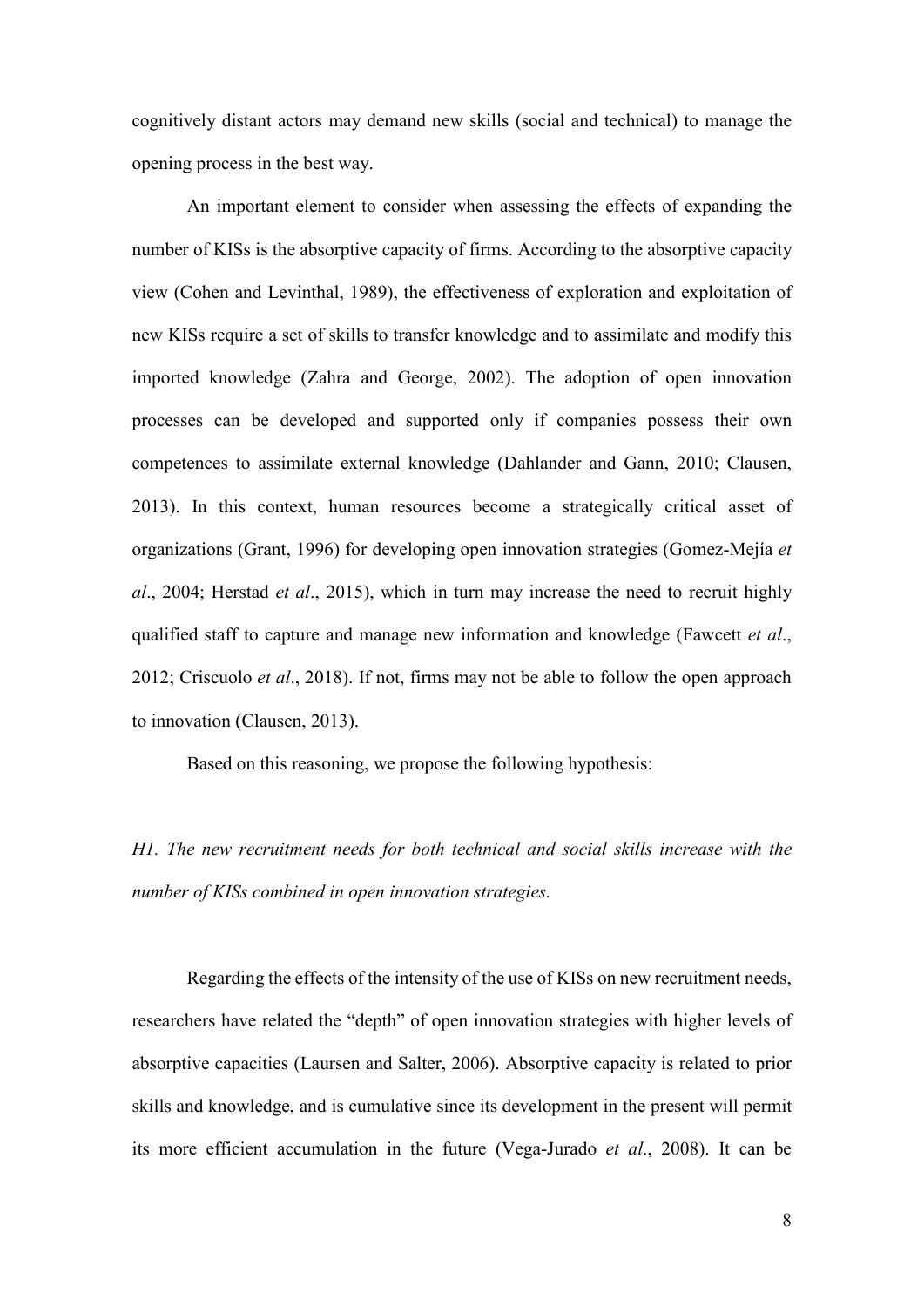developed internally or acquired, for instance by hiring new personnel or contracting consulting services, but, in general, both happen simultaneously (Christensen, 2006).

The depth of openness is determinant to sustain a pattern of interaction with external agents over time, allowing building shared meanings and trust (Ferreras-Méndez *et al*., 2015). However, developing one's own skills and capabilities to implement open innovation strategies implies time and effort, and individuals have limited amounts of time and attention available to perform their daily tasks (Ocasio, 1997). Therefore, new recruitment of external sources can be a determinant of the avoidance of employees working deeply on too broad a range of activities related to searching for and assimilating KISs, as they may struggle to allocate their time effectively across these tasks (Dahlander *et al*., 2016). Thus, the recruitment of workers with higher technical and social skills will contribute to enhancing the capacity of a firm to interpret and transmit acquired knowledge within the organization (Bishop *et al.*, 2011). Ebers and Maurer (2014) stated that individuals will only be able to advance in developing strong and trusted external or internal ties, if they possess the appropriate social skills, which are determinant to establish specific norms for in-depth cooperation (Hillebrand and Biemans, 2003). We propose the following hypothesis:

*H2. The new recruitment needs for both technical and social skills increase with the intensity of use of KISs combined in open innovation strategies.*

The demands for technical and social skills associated with open innovation strategies depend on the company's opening stage, from unfreezing, when external KISs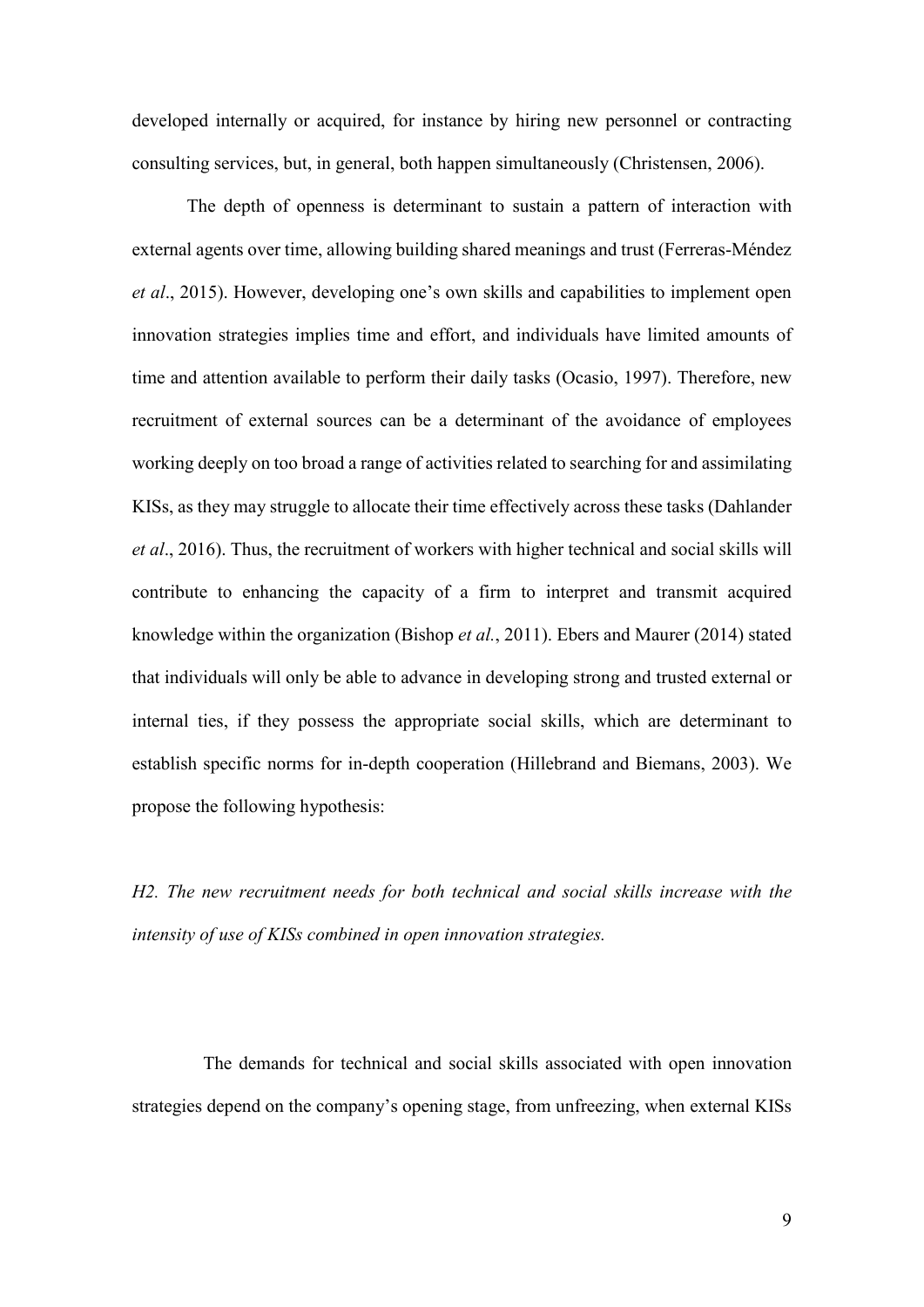are rather marginal, to institutionalization, when innovators rely heavily on external sources (Chiaroni *et al*., 2011).

Assessing the depth of firms' contents from different sources, especially in companies that institutionalize open innovation, not only demands technical capabilities but also social skills to manage strategies integrating broad and varied knowledge from close and distant sources (Criscuolo *et al*., 2018).

As a result, establishing an open innovation strategy usually involves looking for new technical skills and capabilities (Hall and Bagchi-Sen, 2007); however, employees on inter-organizational boundaries should be able to exchange information in an effective manner between organizational groups, which demands a minimum of technical skills (Ancona and Caldwell, 1992). This suggests the existence of differences in the relevance of different skills (technical and social) according to the openness strategy. In this sense, Du Chatenier *et al*. (2010) identified three main tasks required for professionals involved in work teams to develop open and integrative innovation projects effectively: managing inter-organizational innovation, managing the overall innovation process and creating knowledge collaboratively. According to this study, brokering solutions involving high technical skills is the most important competence for professionals working in open innovation projects integrating KISs. This study also highlighted that being socially competent is important to manage diverse KISs. Aligned with this, Petroni *et al.*, (2012) stated that high technical–scientific skills of employees and a strong technical knowledge base are determinants of the adoption of advanced open innovation strategies that combine broad and varied knowledge from different sources.

Regarding social skills, it has also been stated that implementing open innovation strategies will demand specific communication (Hillebrand and Biemans, 2004) and teamwork skills (Maltz and Kohli, 2000). On this line, Jansen *et al*. (2005)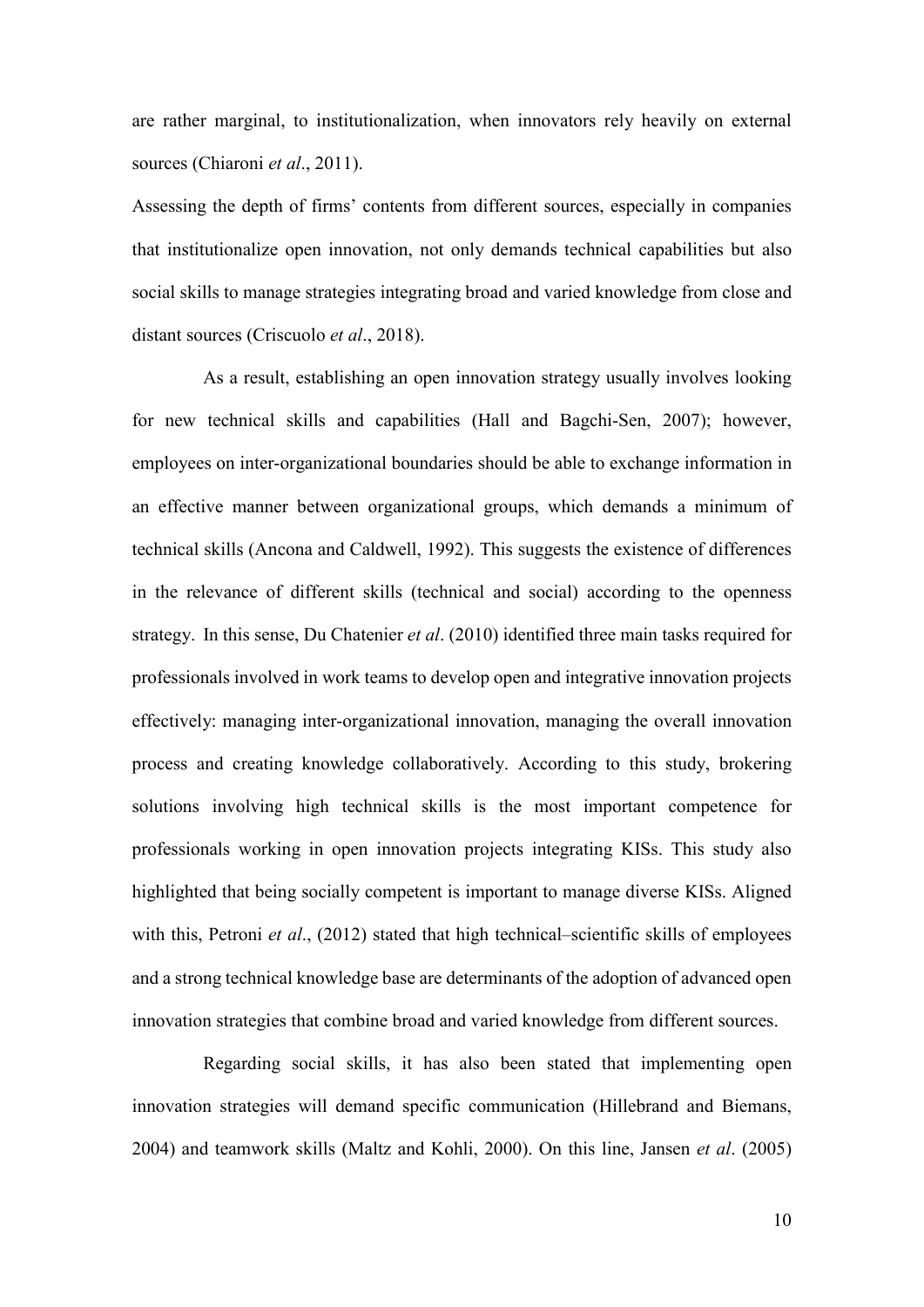stated that exploring and assimilating KISs require both coordination and socialization capabilities. Relatedly, Lindegaard and Kawasaki (2010) showed that social skills based on attitudes and interpersonal abilities are a determinant of being embedded in a dense network of interactions (Laursen and Salter, 2006).

Based on this reasoning, we propose the following hypothesis:

*H3. Technical skills are likely to be demanded for all open innovation strategies (from low to high use of KISs), while social skills are likely to be demanded for high and intensive use of KISs.* 

#### **3. Methodology**

#### *3.1 Data*

The data set used in this study was built by aggregating three waves of the Uruguayan Innovation Survey (UIS), which cover the period between 2006 and 2012. The surveys contain cross-sectional data on Uruguayan firms, and they are representative of manufacturing and 8 Uruguayan service sectors, considering firms with 5 or more employees. The sampling method combines random sampling of firms with fewer than 50 employees with the compulsory inclusion of larger firms. The authors were able to build panel data due to the identifiers provided by the National Agency of Research and Innovation of Uruguay.

Using innovation survey data raises some methodological issues and presents pros and cons regarding other sources of information about innovation at the firm level. Some criticism of innovation surveys points out that the data are self-reported, which may lead to unobservable biases (Mairesse and Mohnen, 2010). However, self-reported data allow researchers to address some specific information that cannot be captured using only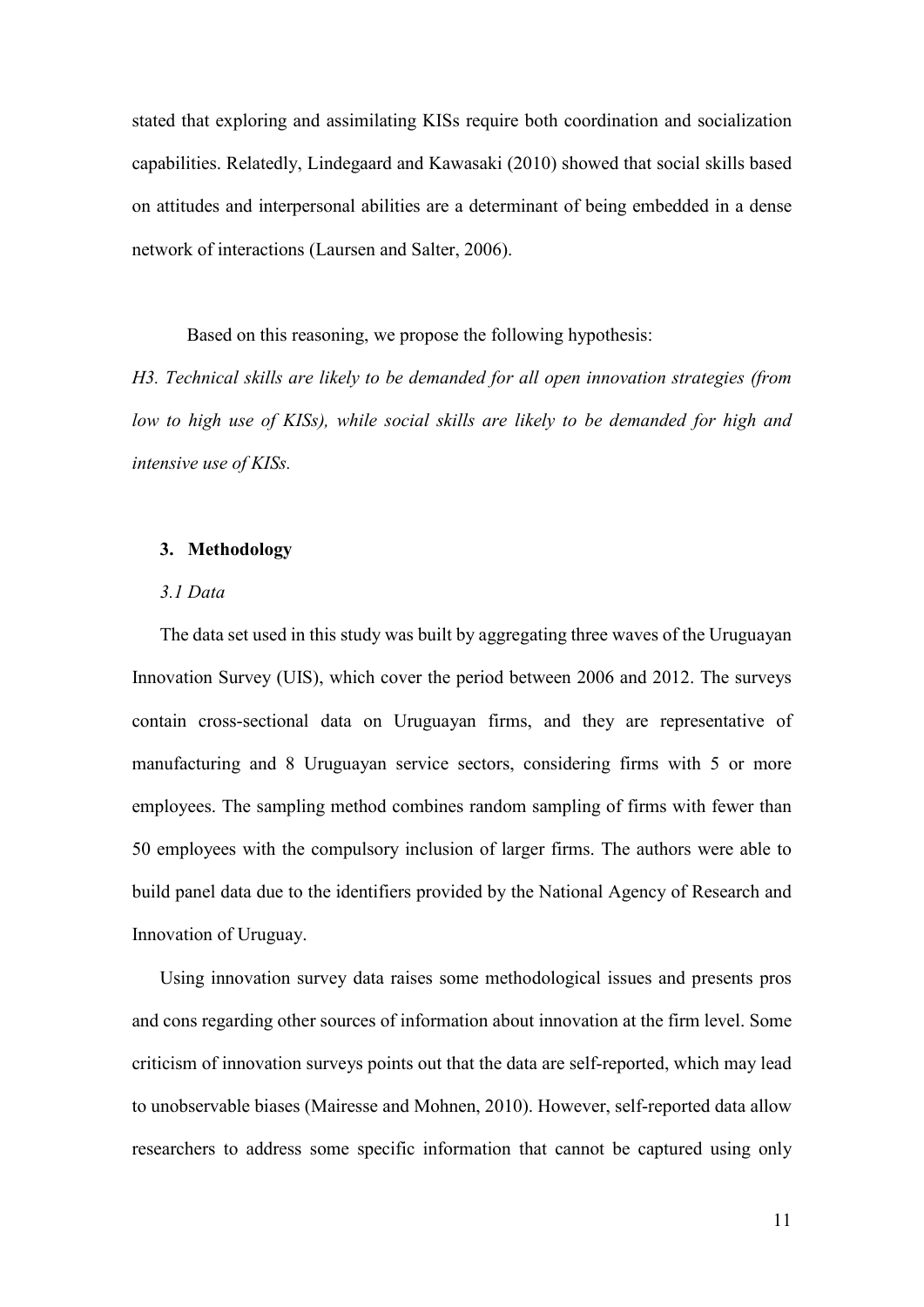administrative records. For example, the number and type of KISs used by a firm is not available in any records except for case studies. Moreover, innovation surveys based on the *Oslo Manual* (Organisation for Economic Cooperation and Development (OECD), 2005) guidelines are explicitly oriented towards capturing the actions that the subject (firm) conducts to innovate. Therefore, innovation surveys offer unique information that allows researchers to analyse innovation strategies and capacities to use, manage and search for external knowledge (Criscuolo *et al*., 2018).

The data set contains 5,511 observations of 2,782 firms. Of the observations, 40% represent firms with innovation activity in that period. Due to the UIS questionnaire only collecting KISs' use information for innovative firms, the final sample includes all the firms that declared that they had conducted at least 1 innovation activity in the period. Therefore, we work with an unbalanced panel data set of 2,205 observations from 1,466 firms (Table 1).

#### **Table 1 about here**

#### *3.2 Dependent Variables*

The UIS specifically asks whether the demand for technical skills (qualified employees in any particular area of knowledge) and social skills (abilities to cooperate and adaptability for teamwork skills) increased, stayed the same or decreased because of the innovation strategy developed (see Appendix, Table A1).

We consider the demand for qualifications as *technical skills*; while to capture *social skills* we build an indicator that includes both cooperation, communication and adaptation skills. Most of the firms in the sample maintained or increased their levels of demand for new skills in the recruitment process of new employees (Table 2). The percentage of firms that decreased their need for new recruitment was extremely low, and therefore they were not considered for the estimations.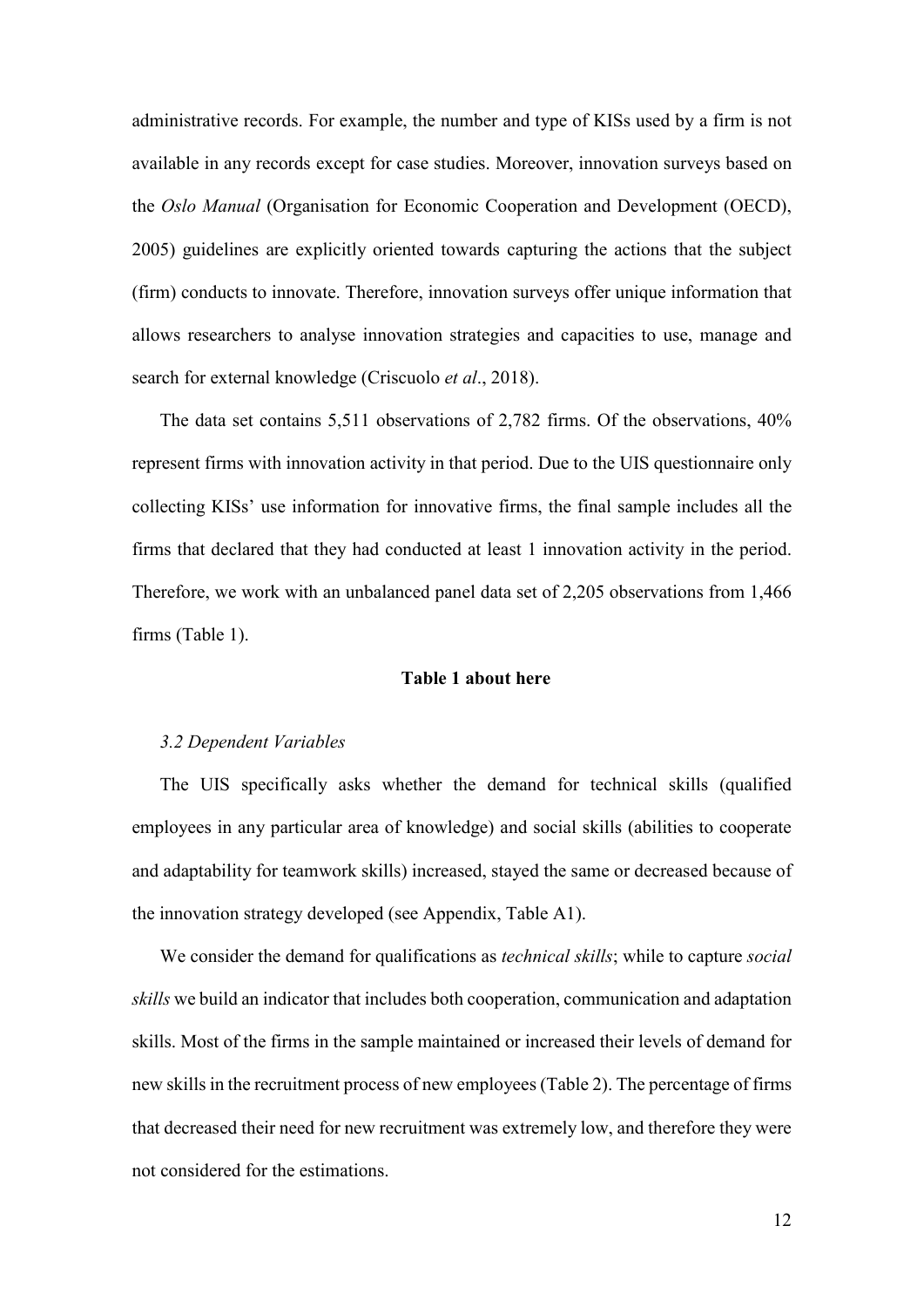#### **Table 2 about here**

#### *3.3 Explanatory Variables*

The study operationalized the concept of innovation openness, its key explanatory variable, through combinations of external KISs, defined as knowledge search strategies. Hence, the number and variety of the external KISs that a firm uses in the innovation process express the firm's degree of openness. The paper considers all the strategies that result from combinations of five sources of information: (1) suppliers, (2) customers, (3) competitors, (4) conferences, magazines and fairs and (5) universities and technological centres.<sup>[1](#page-12-0)</sup> These sources have been used in other empirical studies (Laursen and Salter, 2006; Sofka and Grimpe, 2010; Backfisch, 2014; Criscuolo *et al*., 2018) and are comprehensive of a wide range of institutions and linkages that comprise the national innovation system.

The responses to the survey are converted from a four-point scale on the relevance of each knowledge and information source (where 1 is "high", 2 "medium", 3 "low" and 4 "irrelevant") into binary variables that take the value of 1 if the relevance of the source is low, medium and high and 0 if it is irrelevant. The variable *breadth* is constructed as combinations of all these sources. For *depth* strategies, following Laursen and Salter (2006), we combine the binary variables that take a value of 1 if the relevance of the source is high and 0 otherwise (see Table 3).

This means that, in the case of "low intensity", a search strategy called "suppliers" captures those firms that rate the use of suppliers as a source of innovation with low, medium or high importance (taking the value 1) and do not use any other sources to a low, medium or high extent. In the case of "high intensity", the same strategy

<span id="page-12-0"></span><sup>&</sup>lt;sup>1</sup> For universities and research centers, the variable is created using two different sources: universities or research centers and consultants. Conferences, magazines and fairs, is constructed similarly. Reducing the number of sources facilitates the analysis of different combinations of sources. See appendix, Table A2.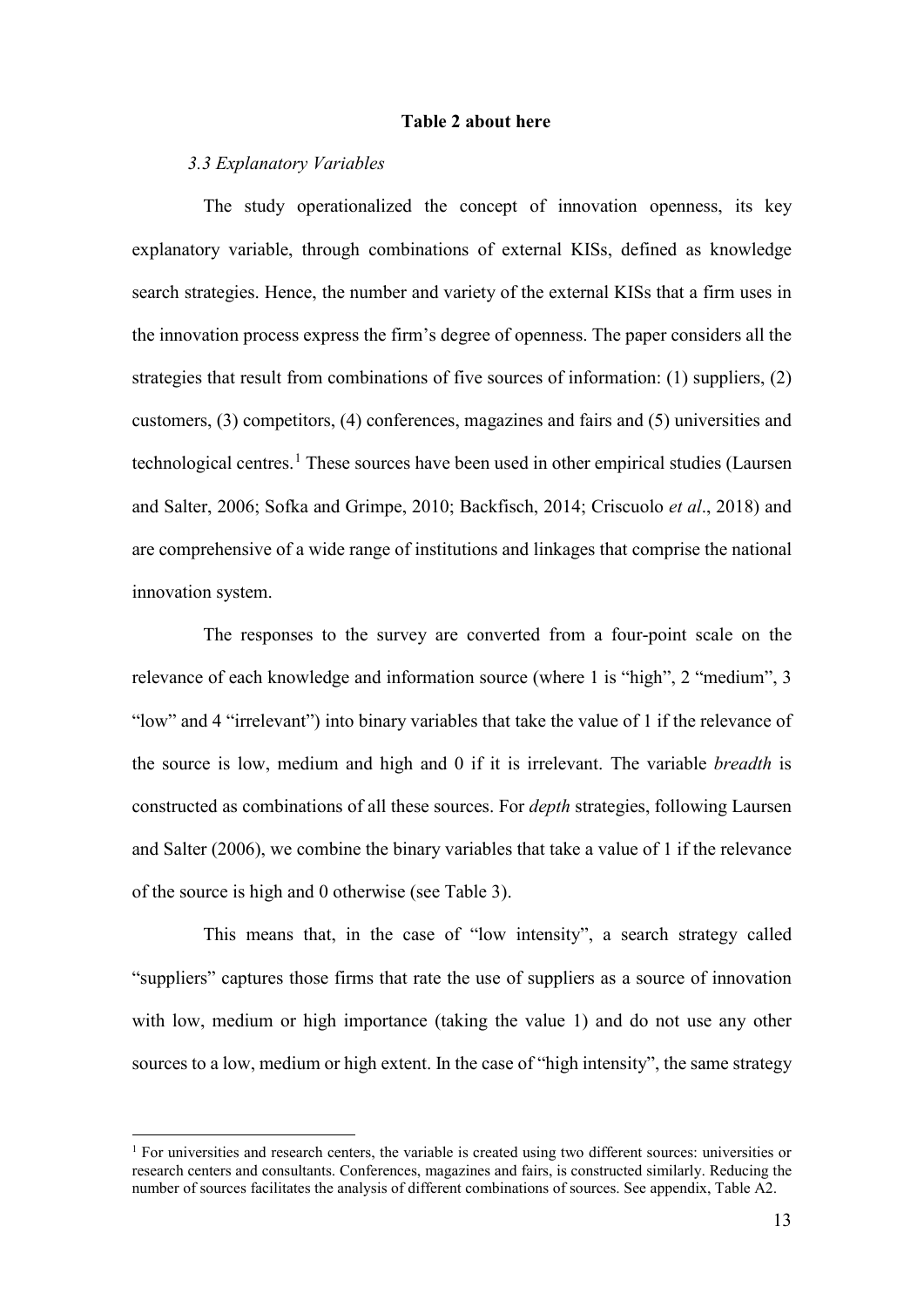captures those firms that rate the use of suppliers as a source of innovation with high importance (taking the value 1) and do not use any other sources to a great extent.

To analyse the effects of different openness strategies, combinations of the five different KISs produce 33 knowledge search strategies ranging from not using any external sources of information to using all 5 sources. The study maintains the criteria of *breadth* and *depth* to build the different strategies according to the intensity of the use of the sources (Table 3 displays the frequency of each strategy). At the end of the table, the openness strategies are ranked from 0 to 5 according to the use of sources. It can be observed that, for the "low intensity" scenario, the most frequent combination is all sources combined (41% of firms), while, in the "high intensity" scenario, it can be observed that the most frequent strategies are "no sources" (32.88%) or "one source" (31.75% of the firms).

#### **Table 3 about here**

#### *3.3 Control variables*

Table 4 presents a set of control variables used in the econometric models. Most of these variables refer to firms' characteristics, which have been widely tested as determinants of firms' innovation behaviour (Cohen, 2010). Moreover, to control for the presence of high-skilled human resources in the firms, the study includes a dummy that takes the value of one if the firm has at least one employee who has completed university education in its workforce. There is evidence for Uruguay that the presence of at least one professional in the firm positively affects the probability that the firm will engage in collaborative innovation activities (Bianchi *et al*., 2011).

**Tables 4 about here**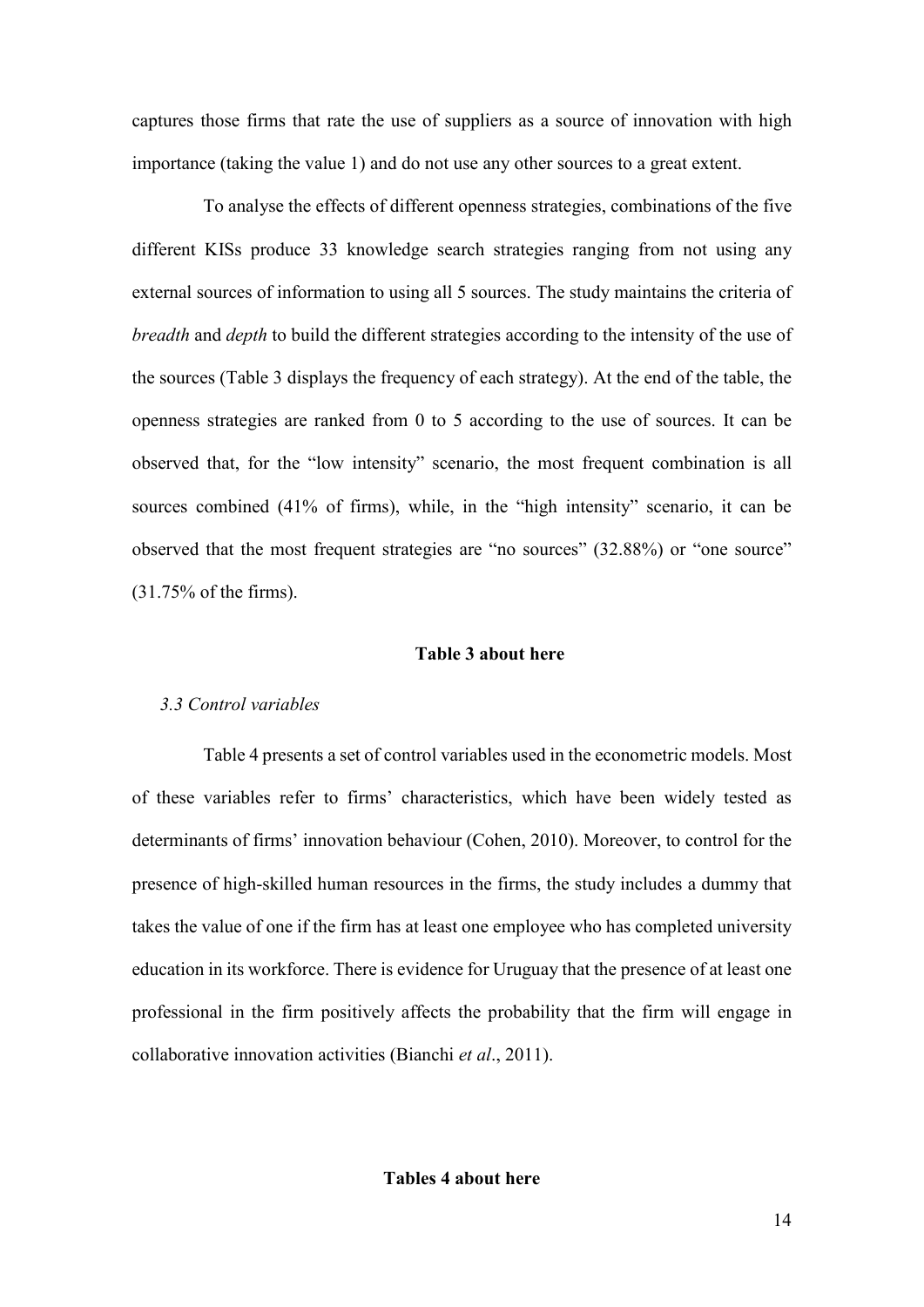#### **4. Results**

Since the dependent variables contain two categories, the methodology used to estimate the impact of adopting open innovation strategies on the changes in recruitment needs is a multivariate logistic regression model. We run logit regression models for the pooled dataset, including fixed effects by sector and year. The estimation results can be observed in Tables 5 and 6. Table 5 reports the regression results of the *breadth* and *depth* indicators of innovation openness regarding the likelihood of increasing recruitment needs in technical skills and social skills. The first two columns show the baseline model estimation. Most of the control variables have the theoretically expected sign. Some variables, export share or being part of a group, are not statistically significant. It is important to note that the observed effect of these variables remains practically unchanged in all the estimates.

Specifically, it can be observed that the size of the firm is positively associated with an increase in the recruitment need for new employees with technical skills, while the demand for social skills is not significant. It is also apparent that firms companies that declared that they faced some limitations in undertaking innovation activities because they did not have skilled workers increased their recruitment needs for new employees with both technical and social skills. Finally, the use of internal sources as a source of information and knowledge for innovation required the recruitment of employees with more technical and social skills. In general, similar results have been observed in the literature on open innovation (Salter and Laursen, 2006; Criscuolo *et al*., 2018).

#### **Table 5 about here**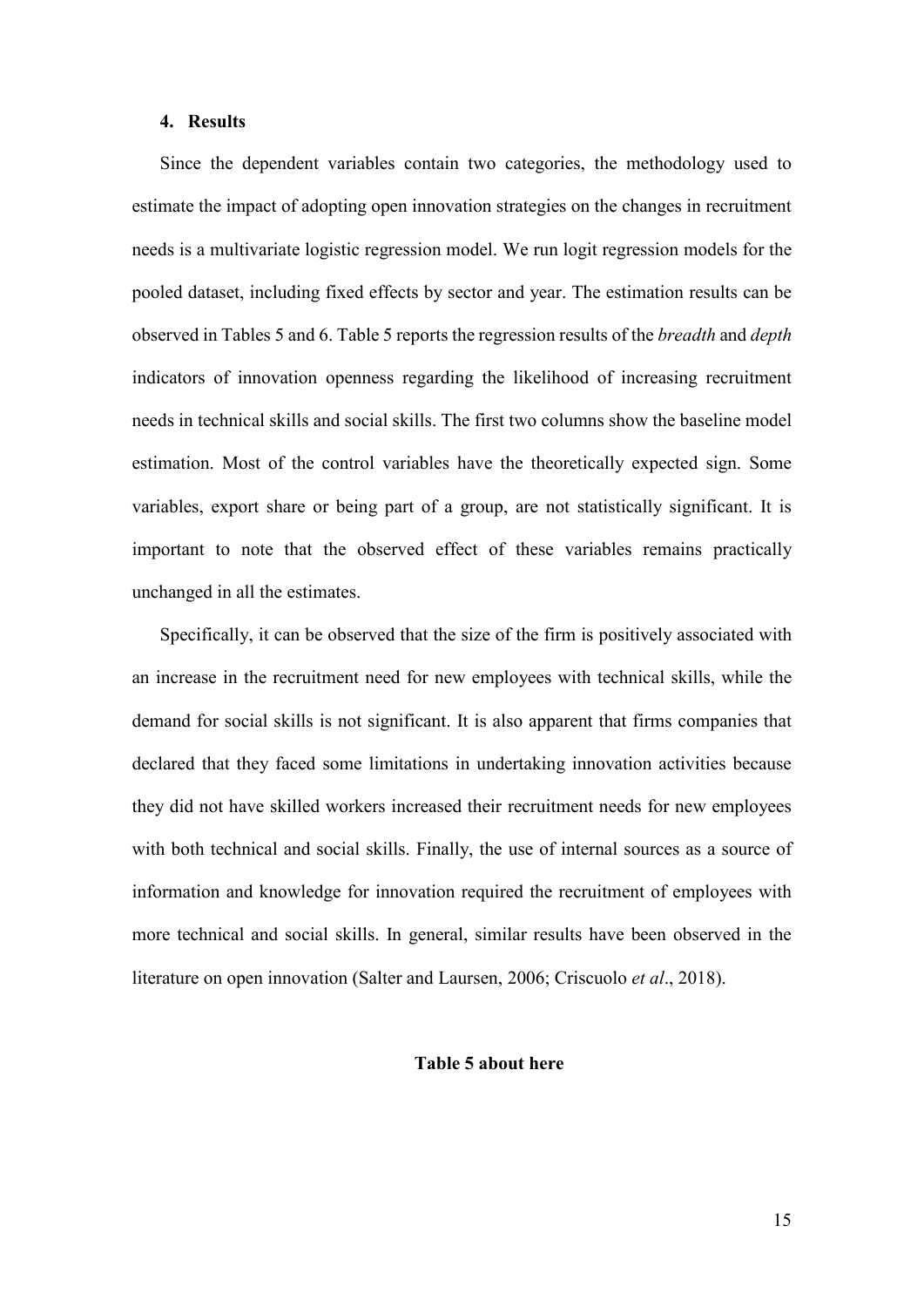The estimations for the *breadth* and *depth* openness indicators are positive and statistically significant in explaining the likelihood of an increase in the recruitment needs for employees with higher technical skills and social skills (Table 5, columns 3 and 4). Thus, aligned with hypothesis 1, it can be observed that both human capital dimensions considered increase with the number of sources of information and knowledge (*breadth*) scanned by firms (technical skills:  $B=0.110$ ,  $p<0.01$ ; social skills:  $B=0.0757$ ,  $p<0.10$ ). Moreover, the estimations show that the intensity of the use of external sources (*depth*) increase the likelihood of increasing the recruitment of new employees with technical skills ( $B=0.182$ ,  $p<0.01$ ) and social skills ( $B=0.137$ ,  $p<0.01$ ), confirming the hypothesis 2. Table 6 reports the results of the logistic regression on the likelihood of increasing the recruitment needs of technical and social skills regarding the adoption of different open innovation strategies (combinations of KISs), distinguished by the level of intensity in the use of sources. This allows us to approach hypotheses 1 and 2 from a different perspective. A quick view of the estimation allows the extraction of three main results that reinforce the findings of *breadth* and *depth* (Table 5). First, the number of open innovation strategies that demand new employees with higher technical skills is larger than the number affecting the new recruitment of employees with higher social skills (Table 6). Second, the number of combinations that are positively associated with the likelihood of increasing the recruitment needs for people with more technical and social skills is greater when the intensity of use of external sources for innovation is high than when this intensity is low (Table 6, comparing columns 1 with 3 and 2 with 4). Third, to the extent that combinations involve a greater number of actors, the demand for new skills also increases, mostly when the intensity of the use of sources is high.

With regard to technical skills, it can be observed that the number of openness strategies that significantly affect the likelihood of new recruitment increases with the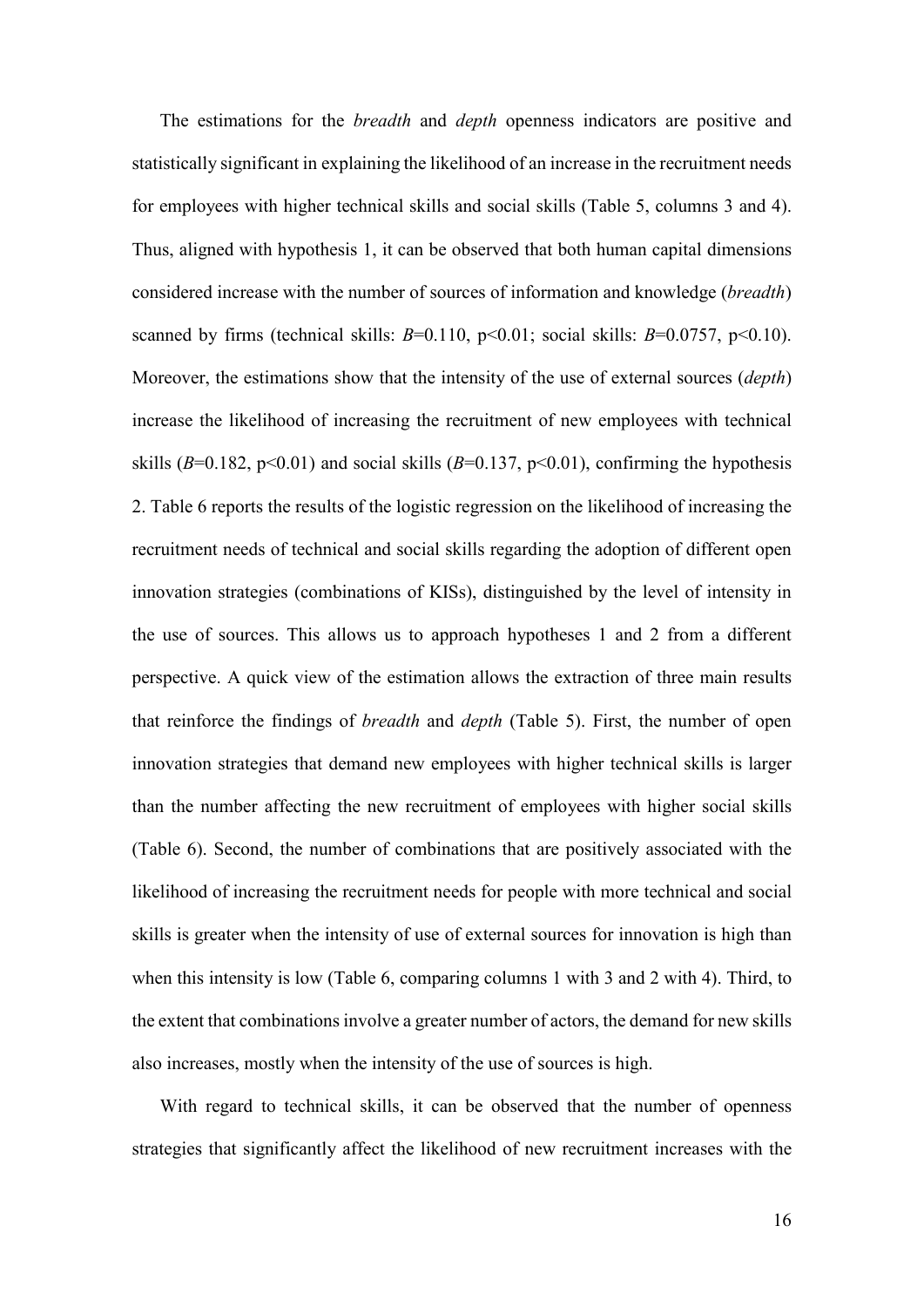number of sources implied. For instance, when considering low intensity of the use of sources (column 1), no strategies, including only one source, increase the recruitment needs compared with companies that are not involved in open innovation. Similarly, only two strategies, including two sources, increase the recruitment needs of more technically qualified employees (universities and customers:  $B=0.780$ ,  $p<0.10$ ; universities and competitors:  $B=1.659$ ,  $P<0.10$ ). In addition, it can be observed that the rest of the strategies involving more actors (three, four or all sources) are more likely to demand new employees with high technical skills. These combinations of sources usually include both close and distant actors.

#### Table 6 about here

Hypothesis 2 stated the likelihood that the recruitment need for both technical and social skills is more likely to increase with the intensity of use of different KISs in open innovation strategies. The estimation results in Table 6 show that some openness strategies are more likely to demand new technical and social skills when increasing the intensity in the use of different sources. This effect is observed in the case of both strategies involving small and large numbers of sources. In the case of technical skills, it can be observed that firms that only use universities and research centres ("universities") intensively as KIS demand new technical skills  $(B=0.519, p<0.01)$ , while, for social skills, the same strategy is not significant. It is remarkable that, considering high intensity use of KIS, all strategies that demand the recruitment of new technical skills involve the participation of universities. In addition, some combinations involving two sources other than universities, also increase the need for new technical skills when increasing the intensity of the use of the sources (suppliers and customers:  $B=0.382$ ,  $p<0.10$ ; suppliers and fairs: B=0.730, p<0.05; customers and fairs: B=0.543, p<0.10).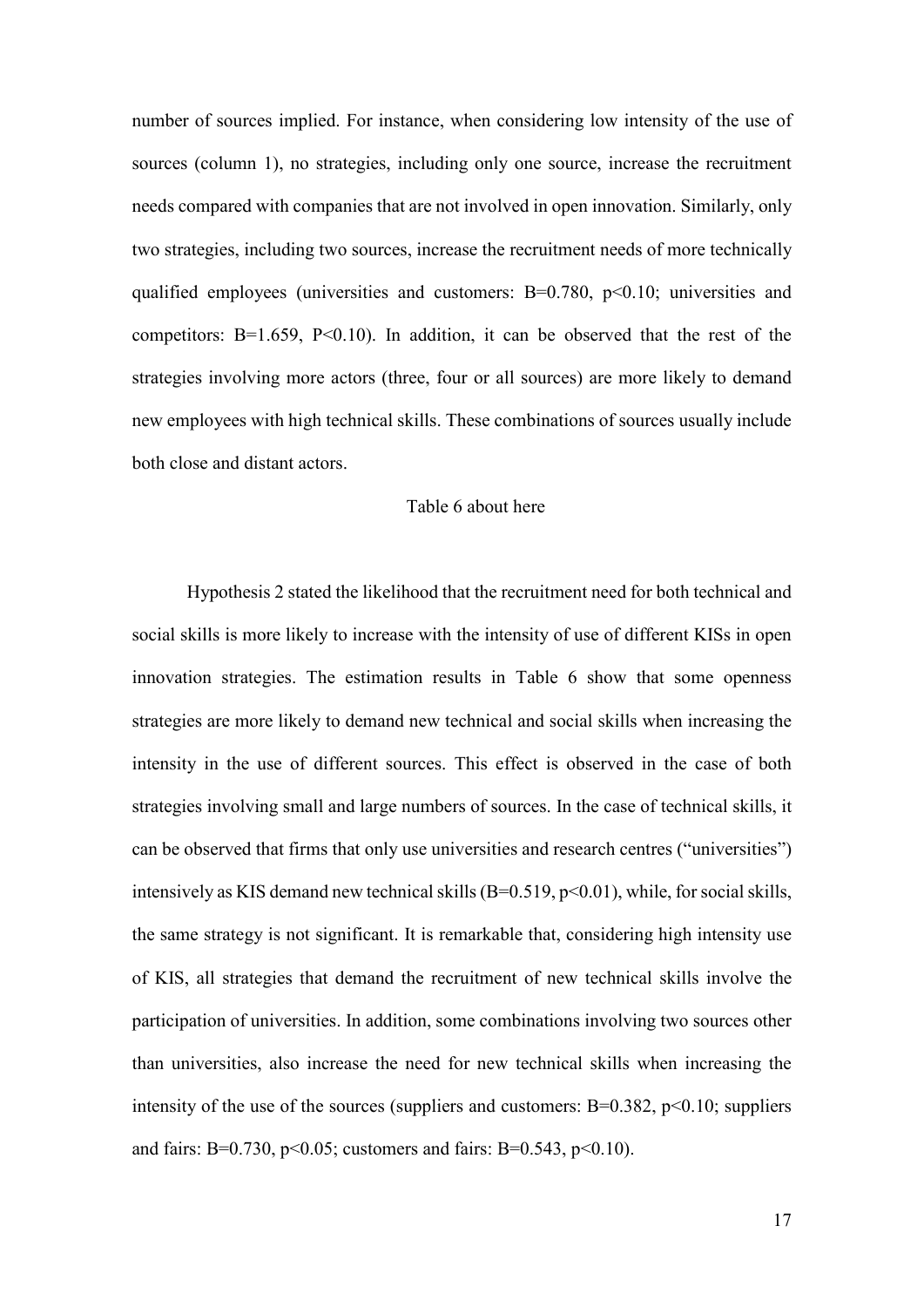In the case of social skills, an increase in the recruitment needs is observed in strategies integrating two and three sources. It can also be stated that this effect is observed in strategies involving cognitively close and distant sources (e.g. suppliers and customers: B=0.590, p<0.05; universities and customers: B=0.990; p<0.01; suppliers, universities and customers:  $B=0.790$ ,  $p<0.05$ ; suppliers, competitors and fairs:  $B=1.425$ , p<0.05). In addition, when comparing low versus high intensity use of sources, social skills are more likely to be demanded when strategies involve four sources of information and knowledge. Table 7 shows that the likelihood of increasing the recruitment of new employees with higher social skills is around 20–30% compared with firms that are not involved in open innovation when the sources are used intensively. However, we do not have a theoretical explanation for the negative sign of the strategy: "Universities only" (Table 6, column 2).

Finally, hypothesis 3 stated that technical skills are likely to be demanded for lowintensity and high-intensity use of sources while social skills are likely to be demanded only for highly intensive use of sources. The estimation results show that technical skills are more likely to be demanded than social skills in both scenarios considered. It can be observed that some strategies including two or three sources increasingly demand technical skills in the scenario of the narrow use of sources, while, in this context, any strategy increases the demand for social skills. However, in the scenario of deep use of sources, both technical and social skills are demanded. The marginal effects of statistically significant combinations are summarized in Table 7. It can be observed that the strategy combining two distant actors (universities and competitors) increases the likelihood of recruiting new employees with higher technical skills by 40.9%. The combinations that increase the likelihood of recruitment of new employees with higher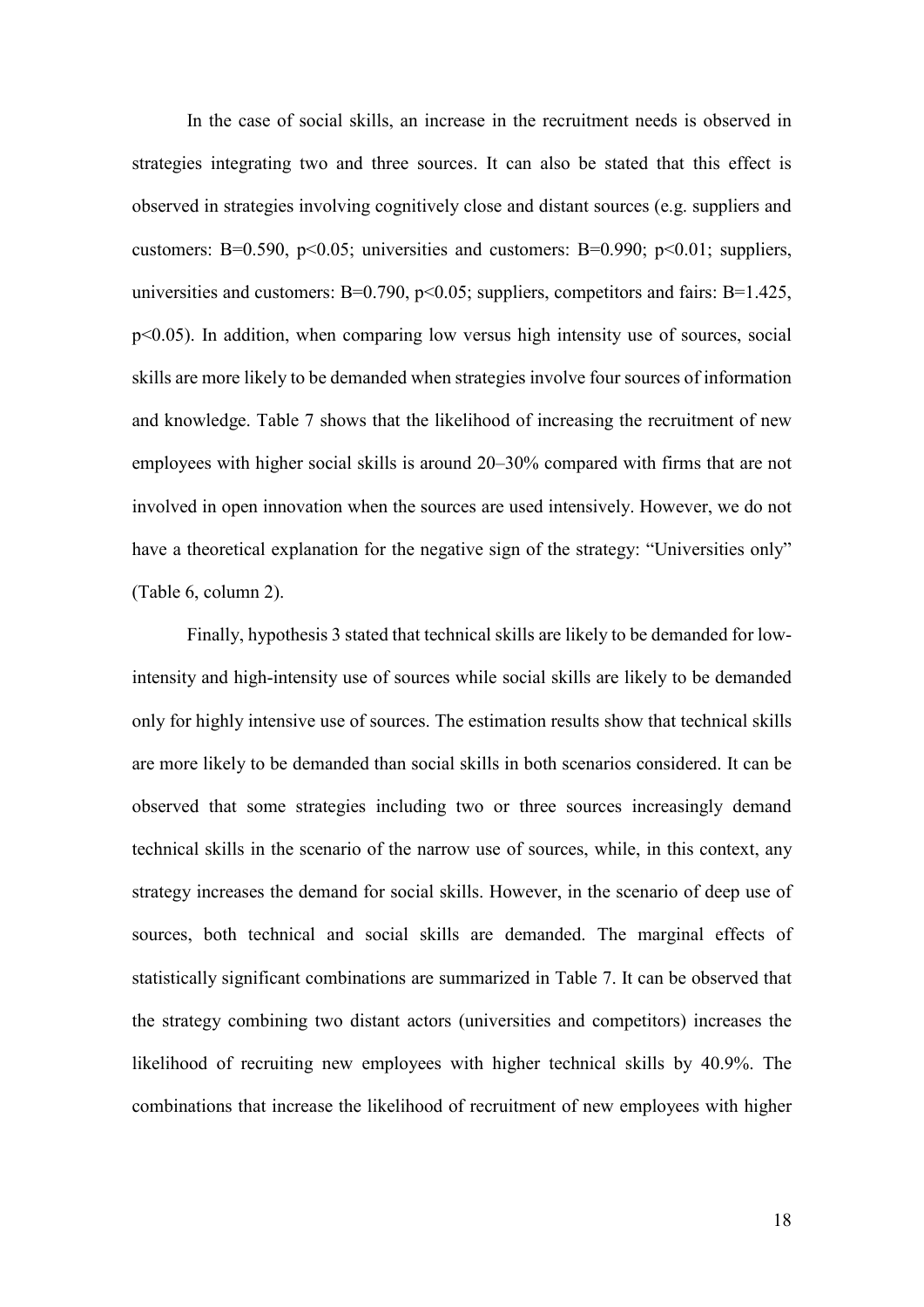technical and social skills to a greater extent include a high number of sources or in some cases a small number of distant sources.

#### **Table 7 about here**

It can be observed that the intensity of use is a determinant compared with the number of KISs to explain the differences between technical and social skills. For instance, any strategy of open innovation is statistically significant in explaining an increase in the likelihood of recruiting people with higher social skills when the use of sources is narrow (Table 6, column 2), with the exception of the negative sign of the strategy "universities only". Moreover, when the intensity of the use of sources is high (Table 6, columns 3 and 4), it can be observed that the number of statistically significant combinations increases for both technical and social skills. In sum, aligned with Noteboom (2007), social skills as well as technical skills are important to integrate cognitively distant sources of knowledge and to combine near and distant sources. Thus, hypothesis 3 can be confirmed.

Overall, the estimations confirm that integrative strategies increase the demand for both technical and social skills. Looking for the individual effects of different combinations of sources, the study investigated whether the intensity of the use of different sources in openness strategies moderates the need for new employees to be recruited. When openness strategies include narrow intensity in the use of sources, it can be observed that only technical skills are demanded; however, when considering firms that only use different sources intensively, it is apparent that both technical and social skills are demanded.

We test the robustness of the estimates obtained through logit models. The coefficients are similar when estimated using probit or ordinary least squares (OLS)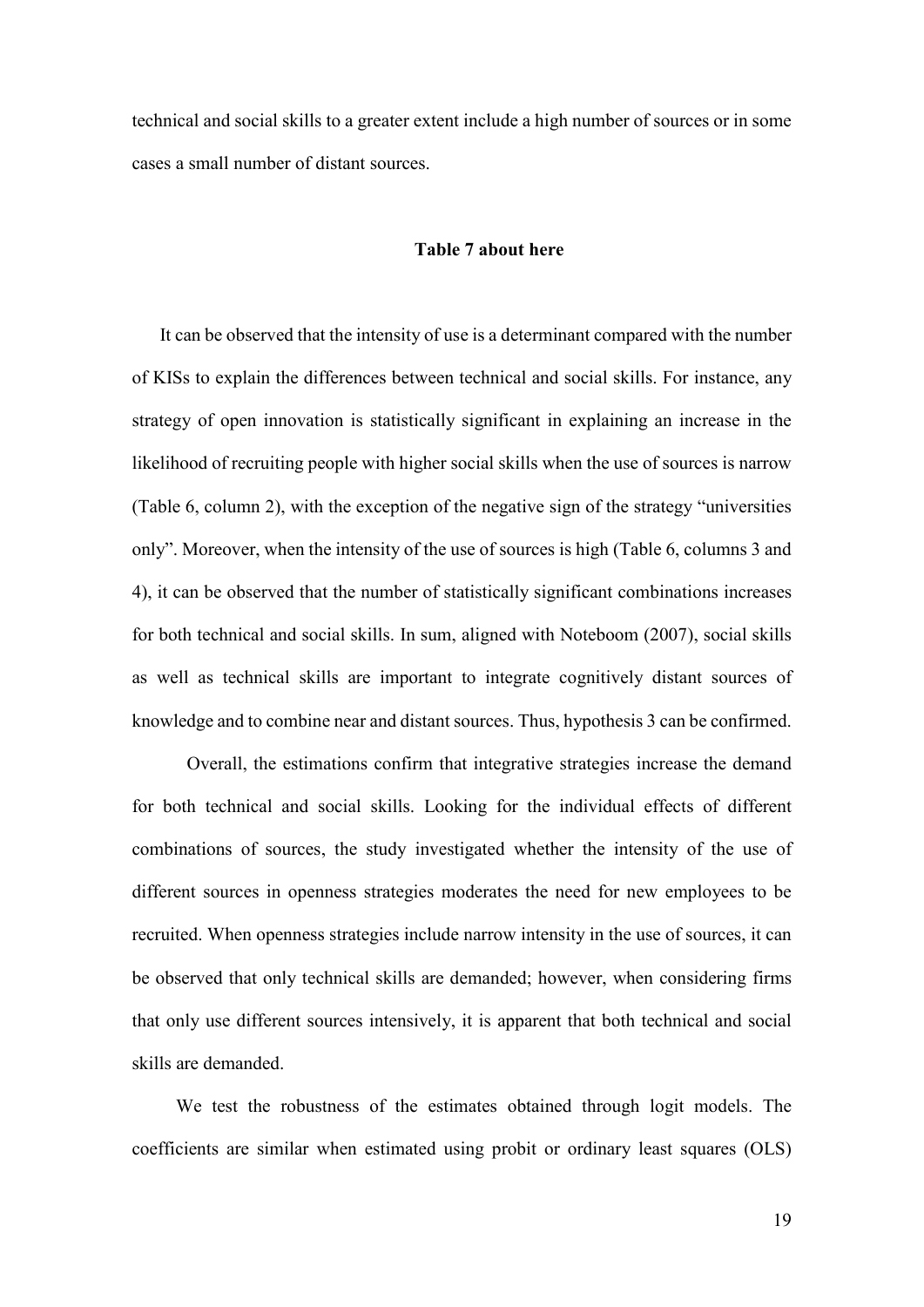models. We also estimate two different tobit models, one left-censored and the other rightcensored, to obtain greater accuracy regarding specific recruitment patterns. The coefficients are similar to those obtained using ordered logit models or OLS.

Moreover, in order to control potential endogeneity bias, we use a reduced panel dataset that include only those firms that have been surveyed at least two times (1,282 observations from 543 firms). Hence, we instrumented the independent variables (*breadth* and *depth*) using their measures one in lagged period (*breadtht*-1 and *dephtt*-1). The estimates from IVProbit models resulted mostly in no significe and the Wald test of the exogeneity of the instrumented variables was not significant. Therefore, we do not observe endogeneity bias, and the original logit binomial model offers the most consistent estimates.

#### **5 Discussion and Conclusions**

The benefits of innovation openness have been widely discussed in the literature on the management and economics of innovation. Researchers have shown the benefits of combining different openness strategies; complex and balanced combinations of knowledge sources provide opportunities for enhanced innovation performance in terms of product and process innovation (Backfisch, 2014; Criscuolo *et al*., 2018). This study deals with the effects of innovation openness, specifically analysing the changes in the recruitment of people associated with new demands for technical skills and social skills. In doing so, the paper contributes to the knowledge on the human aspect of innovation, often little considered in the literature on open innovation (Bogers *et al*., 2018).

Using several theories and the most recent empirical evidence in this field, the study tried to improve the understanding of the consequences of open innovation, focusing on the effects that adopting different openness strategies have on the need to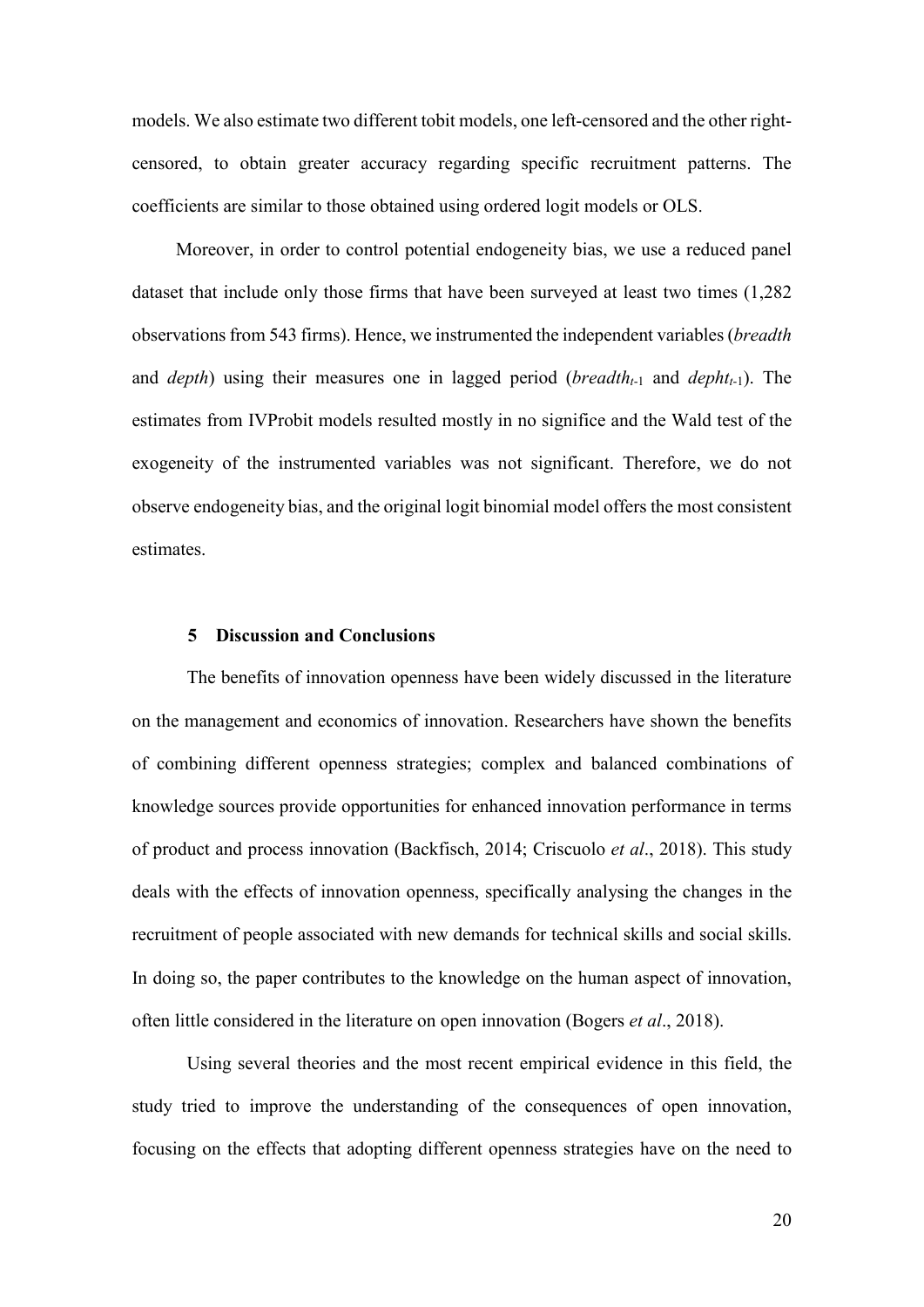recruit people with higher technical and social skills. The estimations show that the adoption of broad open innovation strategies demands employees with more technical and social skills. However, it was observed that technical skills are more likely to be demanded than social skills when firms establish intensive searching strategies with different actors in relation to those firms that do not implement open strategies. Finally, the study looked for the effects on recruitment needs of specific strategies, from simple strategies including only one source to more integrative strategies including both close and distant sources. It found that technical skills are demanded in a large number of combinations (integrative) compared with social skills, which are more likely to be required only when the intensity in the use of sources is high.

For technical skills, it is important to point out that, although the number of strategies is statistically significantly greater when the intensity of the use of the sources is also greater, it was observed that the more frequent combinations include only a small number of actors (two sources). This would indicate that companies focusing intensively on the use of sources are not able (technically) to incorporate a greater number of sources. Regarding social skills, open strategies that are more likely to demand new employees with higher social abilities combine more sources. Thus, the effect of increasing the intensity of the use of sources and the number of sources combined is rather more important for social skills than for technical skills.

In sum, comparing technical and social skills, the study confirms that technical skills are more likely to be demanded than social skills according to different search strategies (combinations of sources), from narrow to deep search combinations. Some "simple combinations" integrating one or two sources appear to be associated with new recruitment needs for technical skills and social skills. However, in accordance with the literature, these simple strategies do not allow firms to achieve higher innovation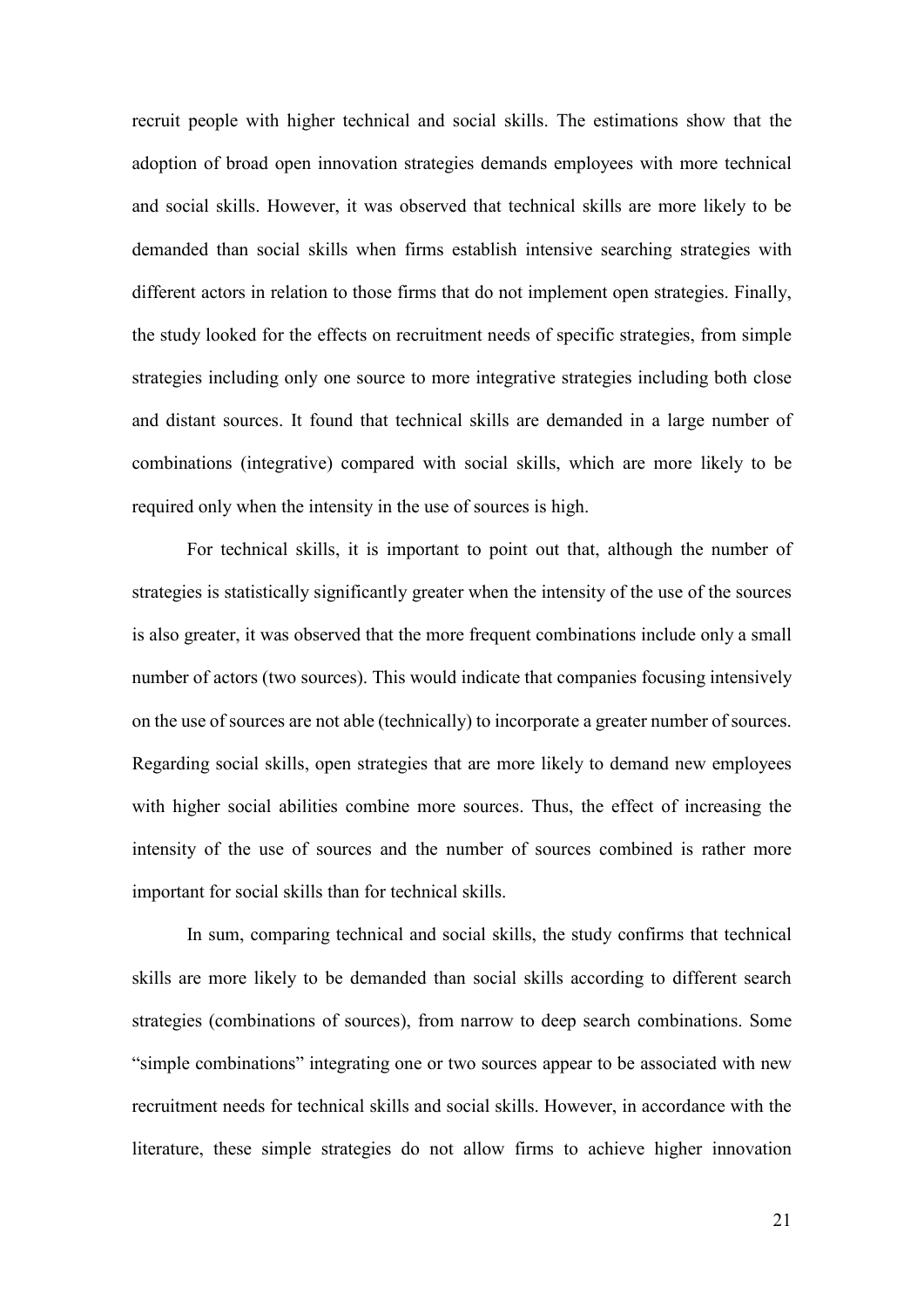performance (Villena *et al*., 2011; Criscuolo *et al*., 2018) and make firms face the challenge of recruiting highly qualified employees (Petroni *et al*., 2012).

The results of this study have implications for the academia, policy makers and practitioners, and for employees.

Regarding the academia, the results are consistent with the expectations from the literature reviewed but create some controversy related to the origins of the adoption of open innovation strategies. According to Chesbrough (2006), many firms adopt open strategies for innovation as a response to insufficient suitable internal resources to adopt a close strategy or even because of the inability to recruit knowledgeable people associated with financial limitations, small size of firms or low business attractiveness. However, the study demonstrates that achieving high innovation performance by capturing new ideas, valuable information and knowledge from different sources is associated with new recruitment of people with high technical and social skills. Overall, the paper demonstrates that firms that increasingly adopt openness for innovation and engage with external sources face the need to recruit employees with the ability to understand and absorb knowledge in collaborative environments. This confirms that open innovation processes occur in a very dynamic way, challenging the company to be able to absorb information and knowledge for both outside-in and inside-out flows. The literature has shown that this requires the internal development of capabilities to absorb and exploit new knowledge. However, our study demonstrates that this process must be complemented with the incorporation of new workers with higher technical and social skills, which are necessary to implement various strategies, mainly those that integrate a large number of KISs.

Another implication for academia is associated with the specific difficulties of training and transferring soft skills (intrapersonal and interpersonal) rather than hard skills

22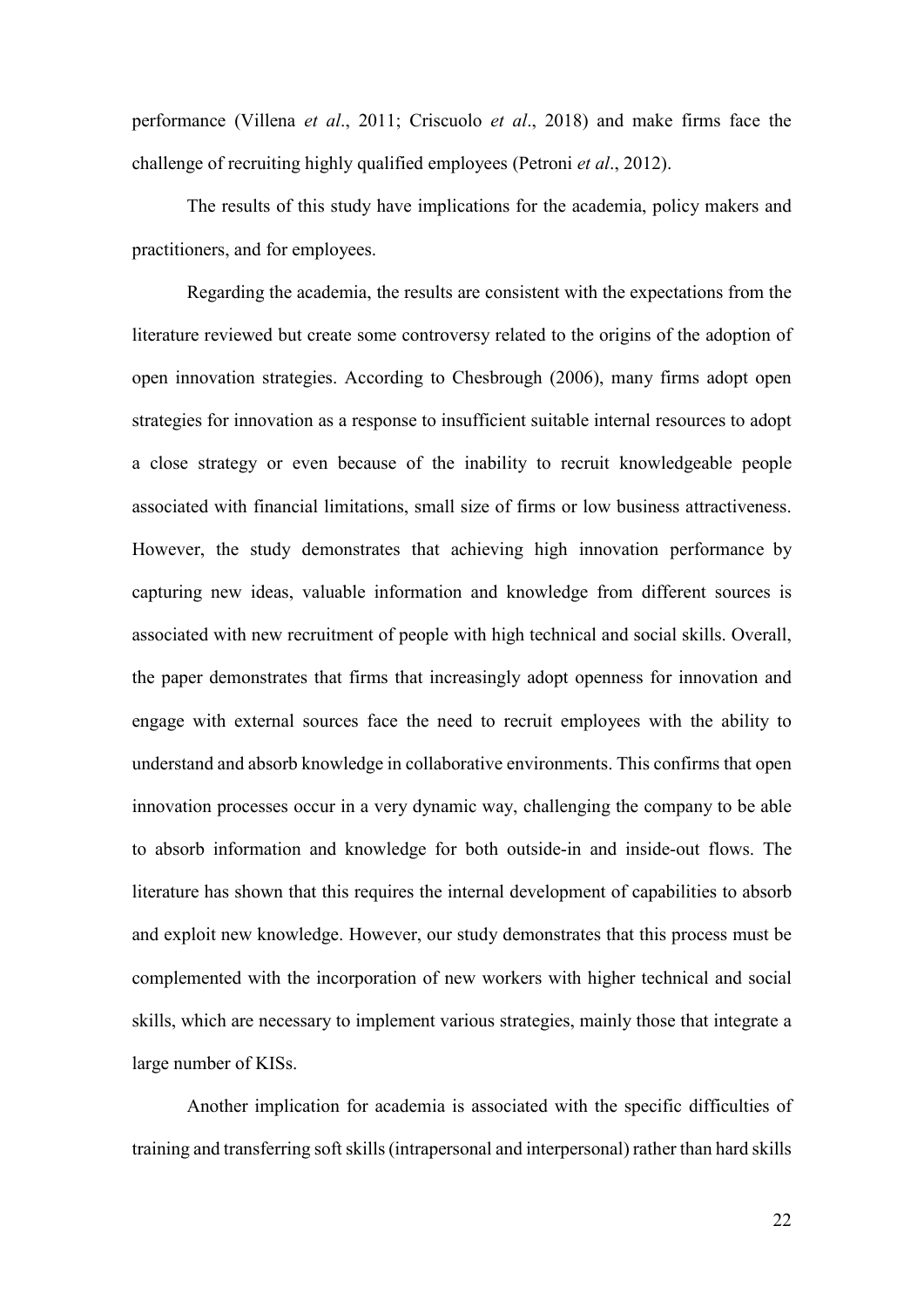(technical). This lack of soft-skill transfer results in an extremely costly waste of time, energy and money for firms (Laker and Powell, 2011), and therefore, academia should improve soft-skill training in higher education and in more elementary courses (Ngang *et al*., 2015).

For practitioners, this study demonstrates that adopting and maintaining open innovation strategies is a challenge for firms, since it requires new technical and social skills, to intensify open innovation strategies and advance in implementing more open and integrative strategies. Hence, while enhanced innovation performance has been associated with the adoption of complex and integrative combinations of sources, achieving high performance will demand employees with higher technical and social skills. This study highlights the need to attract and retain staff with high qualifications and abilities to adapt and work in groups, which is especially challenging in less developed contexts. In this sense, implementing human resource practices such as team rewards or extensive selection have been demonstrated to be useful to identify, attract and retain high-skilled workers (Laursen and Foss, 2014). In addition, improving the knowledge base allows firms to intensify their collaborations in networks, which may increase specific knowledge and amplify the possibilities to contact and recruit new employees (Podmetina *et al*., 2013).

For policy-makers, the main contribution of this study is that when considering policies promoting open innovation activities, they must also consider that firms should be able to improve their human capital as a response to an incremental process of open innovation, which usually integrates close and distant sources of information and knowledge. Therefore, open innovation actions should be complemented with a recruitment policy, which, in the case of SMEs, should include public subsidies for hiring and training highly qualified workers. The study shows that technical skills (in any area

23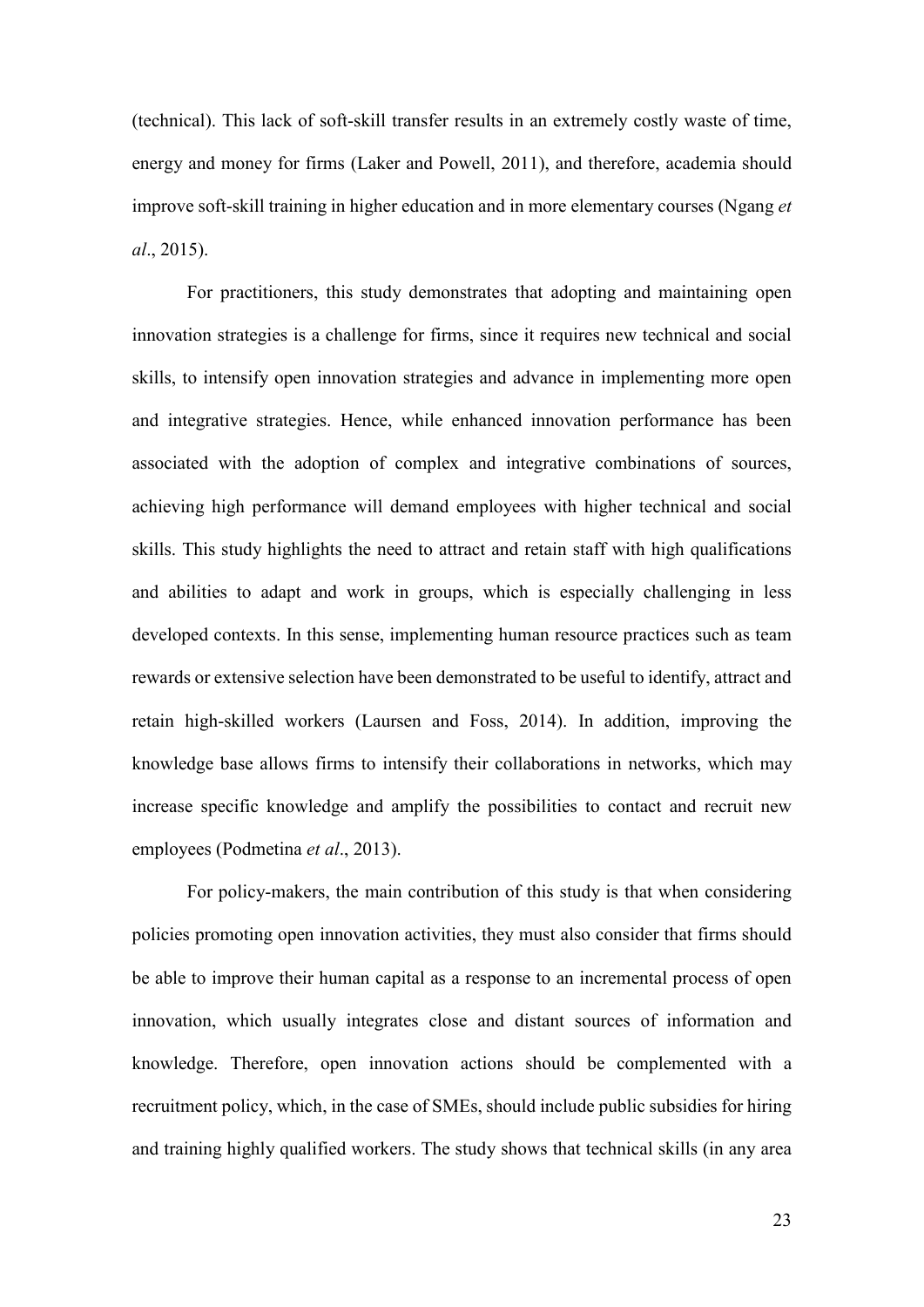of knowledge) are usually demanded more, regardless of the intensity of the use of sources for openness strategies. Technical skills are easily observable. However, social skills that appear to be demanded in more integrative strategies with a high use of sources are more difficult to identify but easier to train (Petroni *et al*., 2012).

In addition, our study contributes to the open debate on job destruction and technology change (e.g. Frey and Osborne, 2017; Aghion *et al*., 2019). In Uruguay, as in many countries facing the current ICT diffusion wave based on robotics and automation, policy-makers, unions and firms have been discussing the potential impact of the technical change and innovation in employment, productivity and business models. In the specific case of Uruguay, this issue is of critical concern among the "mega trends" identified by the Uruguayan National Development Strategy (OPP, 2019), as a critical challenge for the country. This paper offers relevant implications to inform this discussion beyond the alternatives to mitigate an apparent inevitable job destruction process by offering evidence of potential job creation related to innovation activities and innovation strategies beyond the incorporation of ICT. In addition, while recruiting highly skilled workers is a challenge for firms, it can also be an opportunity to attract and retain highskilled people to work on broad and integrative innovation projects, increasing the firms' human capital and supporting their competitive advantage (Laursen and Salter, 2014).

For employees, the study highlights the importance of social skills and competencies (such as working groups or communication) to manage open innovation strategies. They should be trained in these aspects and incorporate them into the technical skills needed to work in innovation contexts. These traits will be valued and desired more by firms.

The paper presents a number of limitations. First, the results of this study must be read within the context of a developing country. Uruguay is a developing country with a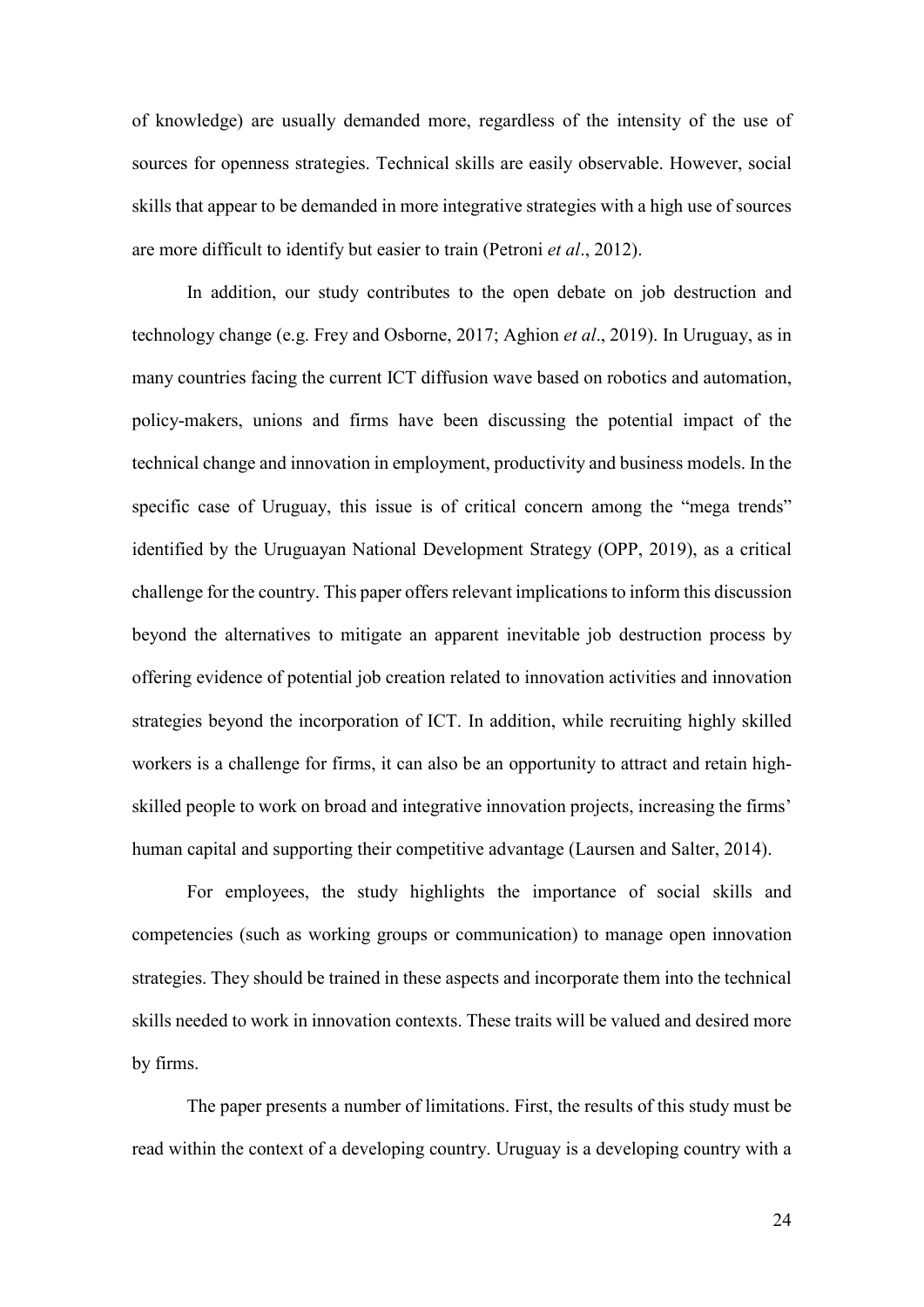challenging shortage of qualified human resources (Bello-Pintado and Barcés-Galdeano, 2017). In this sense, firms have typically faced such constraints, which can limit the internal development of capabilities associated with the innovation process. Furthermore, it may be desirable to complement the debate on the human capital consequences of open innovation by considering in the future the impact of internal training practices as determinant for the absorptive capacity of firms. Recent studies suggest that training affects performance, through the effect on developing exploitation capabilities for innovation (Hernández-Perlines *et al*., 2015). Second, this study only considers search strategies rather than search and collaboration strategies. Further research should address a broader measurement of the degree of openness that considers the external knowledge sources and the linkages with other agents as well as formal collaboration agreements in which firms are engaged to innovate. In addition, data available should allow to identify between inside-out and outside-in flows in order to identify the consequences and determinants of each strategy (Michelino *et al*., 2014). Moreover, it is necessary to integrate the study of complementarities (Belderbos *et al*., 2006) – both between different external sources and between internal and external sources – and the concept of strategies as knowledge source combinations (Backfisch, 2014). This may contribute to improving the understanding of the specific combinations of sources, which depend on the internal and the external context of the firm (Lazzarotti *et al*., 2015). Finally, the econometric strategy is based on the estimation of correlations; hence, the results have no causal claims. Due to low number of waves of the UIS that contain information about the recruitment of skills, the use of fixed-effect models or other estimate methods to control endogeneity bias are still not available.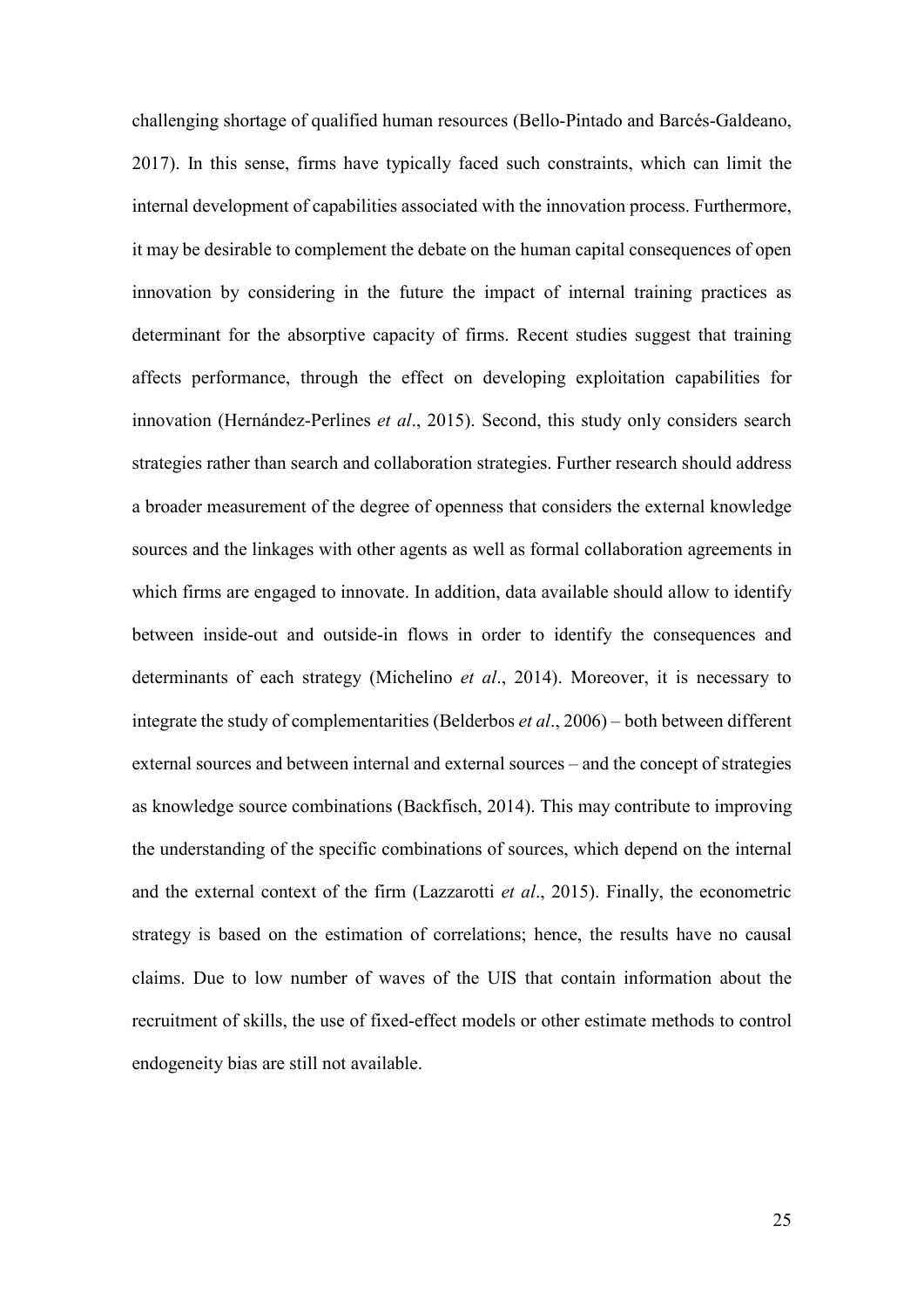#### **Acknowledgements**

The authors would like to thank Felipe Berrutti and Pablo Blanchard for valuable research assistantship. They acknowledge the collaboration of the Agencia Nacional de Investigación e Innovación, Uruguay, which provided access to UIS microdata. This study has been conducted within the frameworks of the following projects: CSIC, Uruguay, No. 335/2016 and Department of Economy, Industry and Competition, Spain, No. ECO2017-86305-C4-4-R.

#### **References**

- Ades, C., Figlioli, A., Sbragia, R., Porto, G., Ary Plonski, G. and Celadon, K. (2013), "Implementing open innovation: the case of Natura, IBM and Siemens", *Journal of Technology Management & Innovation*, Vol. 8, pp. 12–25.
- Aghion, P., Bergeaud, A., Boppart, T., Klenow, P. J. and Li, H. (2019), "Missing growth from creative destruction", *American Economic Review*, Vol. 109 No. 8, pp. 2795- 2822.
- Ancona, D. and Caldwell, D. (1992), "Bridging the boundary: external activity and performance in organizational teams", *Administrative Science Quarterly*, pp. 634– 665.
- Arruda, C., Rossi, A., Mendes, G. and Ferreira, P. (2013), "The influence of external search strategies on the innovative performance of Brazilian firms", *Journal on Innovation and Sustainability. RISUS*, Vol. 4 No. 1, pp. 43–59.
- Asimakopoulos, G., Revilla, A., and Slavova, K. (2019). External Knowledge Sourcing and Firm Innovation Efficiency. *British Journal of Management*. DOI: [10.1111/1467-8551.12367](https://doi.org/10.1111/1467-8551.12367)
- Backfisch, M. (2014), "Search Balance and Product and Process Innovations", Joint Discussion Paper Series in Economics, No. 61-2014.
- Baldwin, C. and Von Hippel, E. (2011), "Modeling a paradigm shift: from producer innovation to user and open collaborative innovation", *Organization Science*, Vol. 22 No. 6, pp. 1399–1417.
- Belderbos, R., Carree, M. and Lokshin, B. (2006), "Complementarity in R&D cooperation strategies", *Review of Industrial Organization*, Vol. 28 No. 4, pp. 401– 426.
- Bello-Pintado, A. and Garcés-Galdeano, L. (2017), "Bundles of HRM practices in family and non-family firms: the impact on enhancing performance", *The International Journal of Human Resource Management*, pp. 1-22.
- Bianchi, C., Gras, N. and Sutz, J. (2011), "Make, buy and cooperate in innovation: evidence from Uruguayan manufacturing surveys and other innovation studies", in CEPAL – IDRC, *National Innovation Surveys in Latin America: Empirical Evidence and Policy Implications*, CEPAL, Santiago de Chile.
- Bishop, K., D'Este, P. and Neely, A. (2011), "Gaining from interactions with universities: Multiple methods for nurturing absorptive capacity", *Research Policy*, Vol. 40 No.1, pp. 30-40.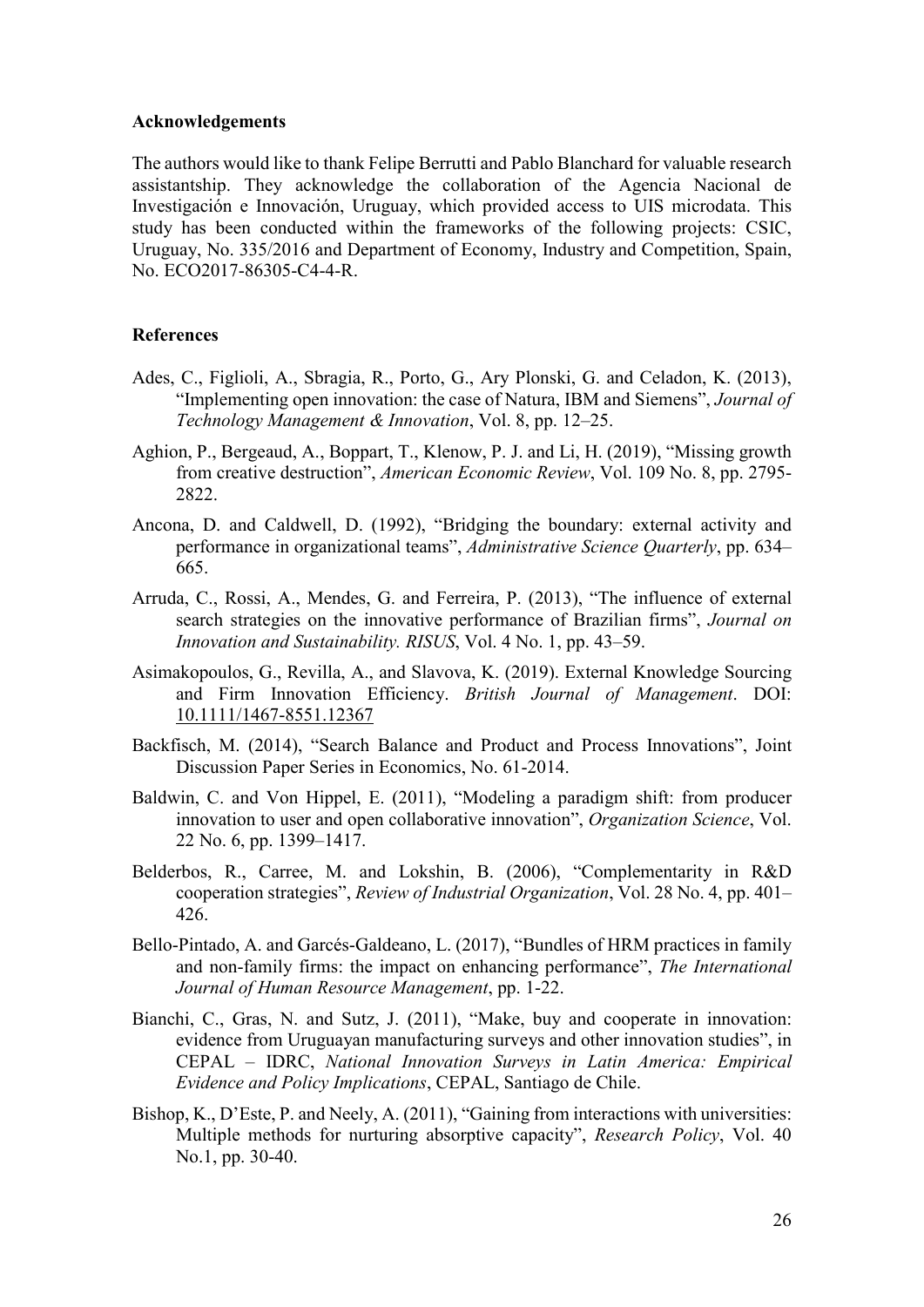- Bogers, M. (2012), "Knowledge sharing in open innovation: an overview of theoretical perspectives on collaborative innovation", SSRN Scholarly Paper ID 1862536.
- Bogers, M., Foss, N. and Lyngsie, J. (2018), "The 'human side' of open innovation: the role of employee diversity in firm-level openness", *Research Policy*, Vol. 47 No. 1, pp. 218–231.
- Brenes, E., Montoya, D. and Ciravegna, L. (2014), "Differentiation strategies in emerging markets: the case of Latin American agribusinesses", *Journal of Business Research*, Vol. 67 No. 5, pp. 847–855.
- Chaston, I. and Scott, G. (2012), "Entrepreneurship and open innovation in an emerging economy", *Management Decision*, Vol. 50 No. 7, pp. 1161–1177.
- Cheng, C. and Huizingh, E. (2014), "When is open innovation beneficial? The role of strategic orientation", *Journal of Product Innovation Management*, Vol. 31 No. 6, pp. 1235–1253.
- Chesbrough, H. (2003), "The governance and performance of Xerox's technology spinoff companies", *Research Policy*, Vol. 32 No. 3, pp. 403–421.
- Chesbrough, H. (2006), *Open Innovation: The New Imperative for Creating and Profiting from Technology*, Harvard Business Press. Boston.
- Chiaroni, D., Chiesa, V. and Frattini, F. (2011), "The open innovation journey: how firms dynamically implement the emerging innovation management paradigm", *Technovation*, Vol. 31 No. 1, pp. 34–43.
- Christensen, J.F. (2006), "Wither core competency for the large corporation in an open innovation world?" In Vanhaverbeke, W. West, J. and Chesbrough, H. *Open Innovation: Researching a New Paradigm*, Oxford University Press, Oxford. pp. 35–61.
- Clausen, T. H. (2013), "External knowledge sourcing from innovation cooperation and the role of absorptive capacity: empirical evidence from Norway and Sweden", *Technology Analysis & Strategic Management*, Vol. 25 No. 1, pp. 57-70.
- Cohen, W.M. (2010), "Fifty years of empirical studies of innovative activity and performance", in Hall, B. and Rosenberg, N. (Eds), *Handbook of the Economics of Innovation* (Vol. 1), Elsevier , pp. 129–213.
- Cohen, W. and Levinthal, D. (1989), "Innovation and learning: the two faces of R & D", *Economic Journal*, Vol. 99 No. 397, pp. 569–596.
- Criscuolo, P., Laursen, K., Reichstein, T. and Salter, A. (2018), "Winning combinations: search strategies and innovativeness in the UK", *Industry and Innovation*, Vol. 25 No. 2, pp. 115–143.
- Dahlander, L., O'Mahony, S. and Gann, D. (2016), "One foot in, one foot out: how does individuals' external search breadth affect innovation outcomes?" *Strategic Management Journal*, Vol. 37 No. 2, pp. 280–302.
- Das, T. and Teng, B. (2000), "A resource-based theory of strategic alliances", *Journal of Management*, Vol. 26 No. 1, pp. 31–61.
- De Araújo Burcharth, A., Knudsen, M. and Søndergaard, H. (2014), "Neither invented nor shared here: the impact and management of attitudes for the adoption of open innovation practices", *Technovation*, Vol. 34 No. 3, pp. 149–161.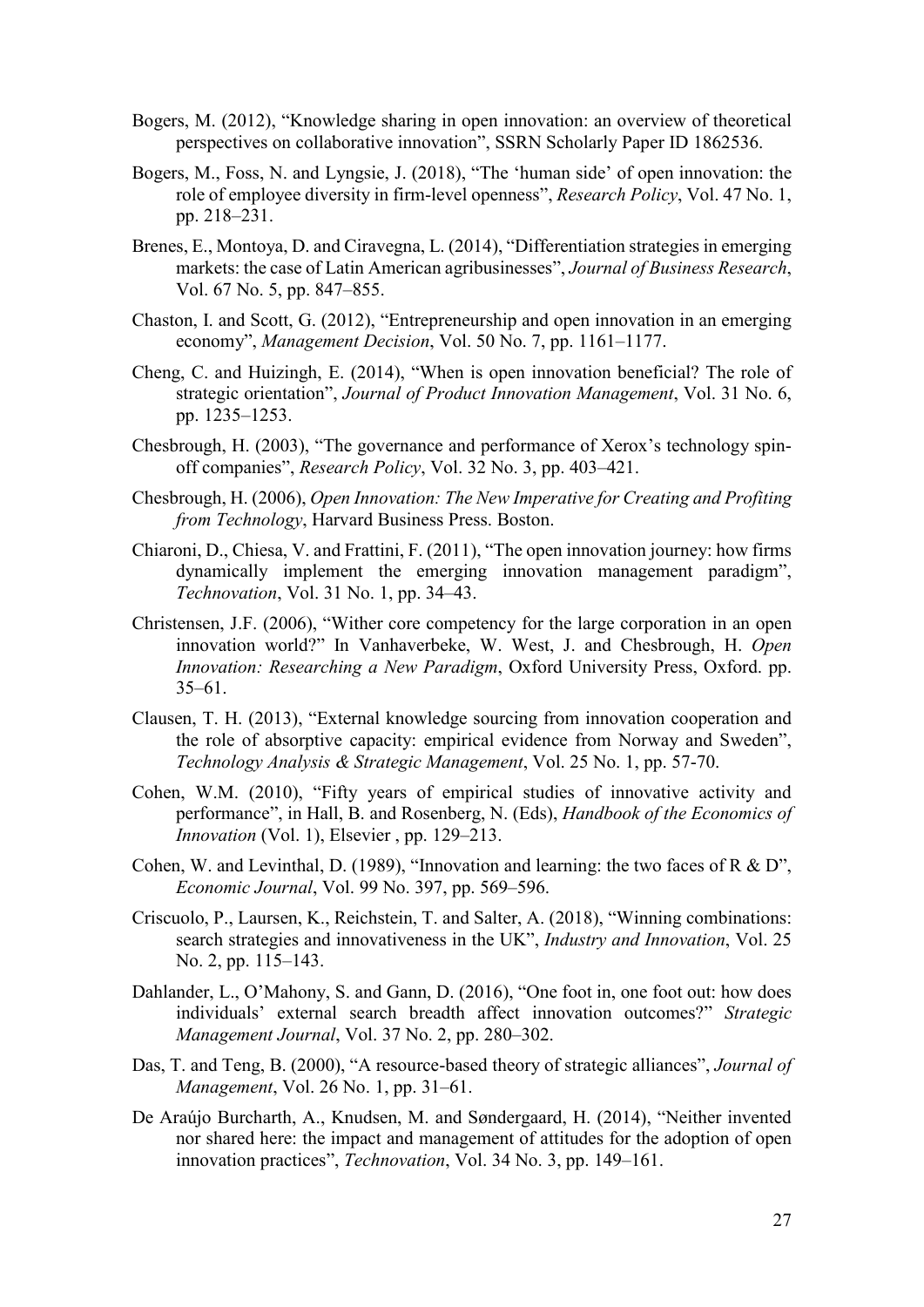- Deming, D. (2017), "The growing importance of social skills in the labor market", *Quarterly Journal of Economics*, Vol. 132 No. 4, pp. 1593–1640.
- Deming, D. and Kahn, L. (2018), "Skill requirements across firms and labor markets: evidence from job postings for professionals", *Journal of Labor Economics*, Vol. 36 No. S1, pp. S337–S369.
- Du Chatenier, E., Verstegen, J., Biemans, H., Mulder, M. and Omta, O. (2010), "Identification of competencies for professionals in open innovation teams", *R&D Management*, Vol. 40 No. 3, pp. 271–280.
- Ebers, M. and Maurer, I. (2014), "Connections count: How relational embeddedness and relational empowerment foster absorptive capacity", *Research Policy*, Vol. 43 No. 2, pp. 318-332.
- Eisenhardt, K. and Martin, J. (2000) "Dynamic capabilities: what are they?" *Strategic Management Journal*, Vol. 21 No. 11, pp. 1105–1121.
- Faems, D., De Visser, M., Andries, P. and Van Looy, B. (2010) "Technology alliance portfolios and financial performance: value-enhancing and cost-increasing effects of open innovation". *Journal of Product Innovation Management*, Vol. *27* No. 6, pp. 785-796.
- Fawcett, S., Jones, S. and Fawcett, A. (2012), "Supply chain trust: the catalyst for collaborative innovation", *Business Horizons*, Vol. 55 No. 2, pp. 163–178.
- Felin, T. and Zenger, T. (2014), "Closed or open innovation? Problem solving and the governance choice", *Research Policy*, Vol. 43 No. 5, pp. 914–925.
- Ferreras-Méndez, J. L., Newell, S., Fernández-Mesa, A. and Alegre, J. (2015), "Depth and breadth of external knowledge search and performance: The mediating role of absorptive capacity", *Industrial Marketing Management*, Vol. 47, pp. 86-97.
- Freel, M. (2005), "Patterns of innovation and skills in small firms", *Technovation*, Vol. 25 No. 2, pp. 123–134.
- Frey, C. and Osborne, M. A. (2017), "The future of employment: How susceptible are jobs to computerisation?", *Technological Forecasting and Social Change*, Vol. 114, pp. 254-280.
- Gomez-Mejía, L., Balkin, D. and Cardy, R.L. (2004), *Managing Human Resources*, Prentice Hall, Upper Saddle River, NJ.
- Grant, R. (1996), "Toward a knowledge-based theory of the firm", *Strategic Management Journal*, Vol. 17, pp. 109–122.
- Grazzi, M. and Pietrobelli, C. (2016), *Firm Innovation and Productivity in Latin America and the Caribbean*, IDB, Palgrave Macmillan, New York.
- Greco, M., Grimaldi, M. and Cricelli, L. (2019), Benefits and costs of open innovation: the BeCO framework. *Technology Analysis & Strategic Management*, Vol 31 No.1, pp. 53-66.
- Grimpe, C. and Sofka, W. (2016), "Complementarities in the search for innovation managing markets and relationships", *Research Policy*, Vol. 45 No. 10, pp. 2036– 2053.
- Hall, L. and Bagchi-Sen, S. (2007), "An analysis of firm-level innovation strategies in the US biotechnology industry", *Technovation*, Vol. 27 Nos 1–2, pp. 4–14.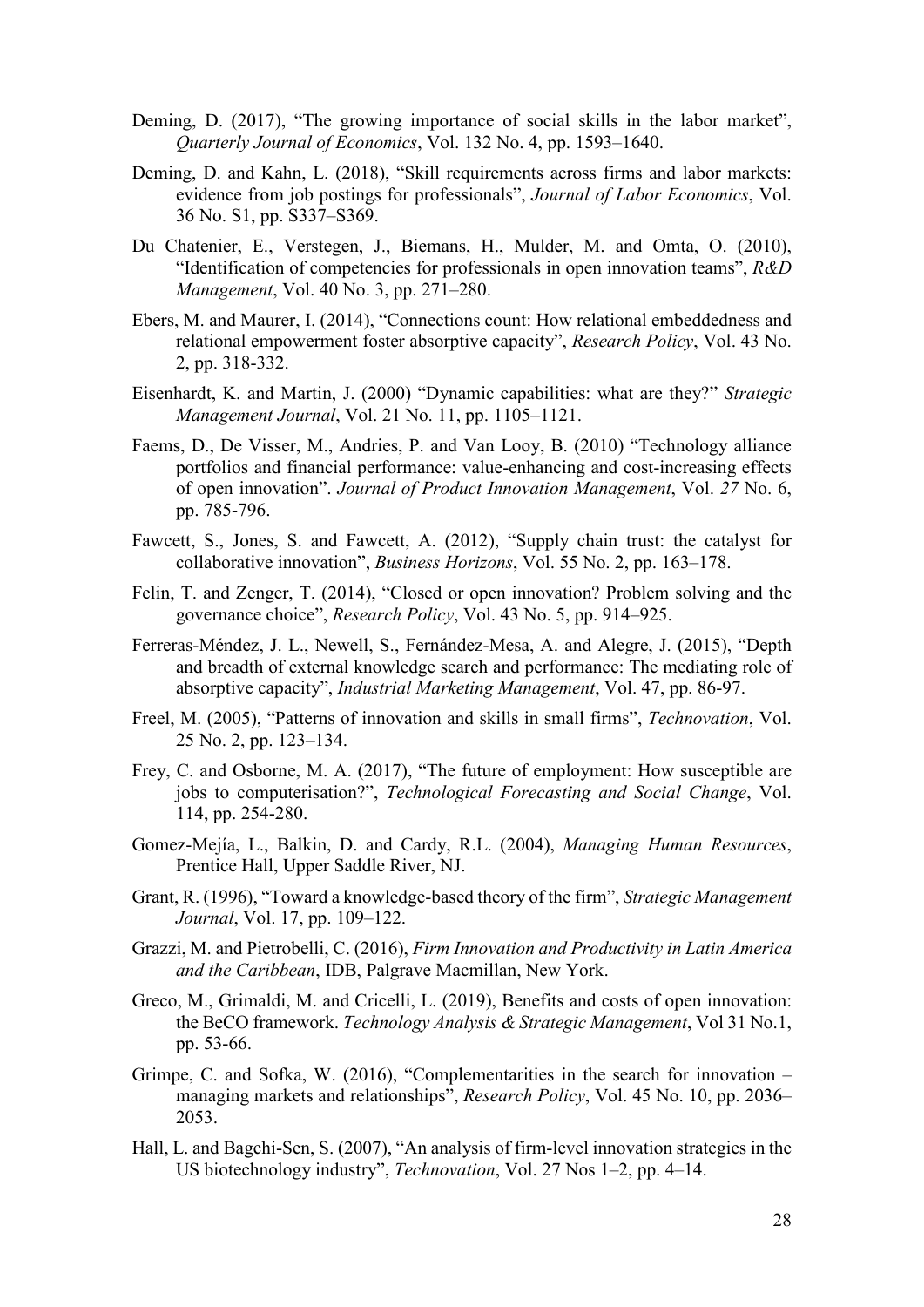- Hernández-Perlines, F., Moreno-Garcia, J. and Yáñez-Araque, B. (2016), "Using fuzzyset qualitative comparative analysis to develop an absorptive capacity-based view of training", *Journal of Business Research*, Vol. 69 No. 4, pp. 1510-1515.
- Herstad, S., Sandven, T. and Ebersberger, B. (2015), "Recruitment, knowledge integration and modes of innovation", *Research Policy*, Vol. 44 No. 1, pp. 138– 153.
- Hillebrand, B. and Biemans, W. (2004), "Links between internal and external cooperation in product development: an exploratory study", *Journal of Product Innovation Management*, Vol. 21 No. 2, pp. 110–122.
- Jansen, J., Van Den Bosch, F. and Volberda, H. (2005), "Managing potential and realized absorptive capacity: how do organizational antecedents matter?", *Academy of Management Journal*, Vol. 48 No. 6, pp. 999–1015.
- Katila, R. and Ahuja, G. (2002), "Something old, something new: a longitudinal study of search behavior and new product introduction", *Academy of Management Journal*, Vol. 45 No. 6, pp. 1183–1194.
- Köhler, C., Sofka, W. and Grimpe, C. (2012), "Selective search, sectoral patterns, and the impact on product innovation performance", *Research Policy*, Vol. 41 No. 8, pp. 1344–1356.
- Laker, D. and Powell, J. L. (2011), "The differences between hard and soft skills and their relative impact on training transfer", *Human Resource Development Quarterly*, Vol. 22 No. 1, pp. 111-122.
- Laursen, K and Foss, N. J. (2014), "Human resource management practices and innovation", in: Dodgson, M. Gann, D. and Phillips, N. (Eds.). *The Oxford Handbook of Innovation Management,* Oxford University Press, Oxford, pp. 506- 529.
- Laursen, K. and Salter, A. (2006), "Open for innovation: the role of openness in explaining innovation performance among UK manufacturing firms", *Strategic Management Journal*, Vol. 27 No. 2, pp. 131–150.
- Laursen, K. and Salter, A. (2014), "The paradox of openness: appropriability, external search and collaboration", *Research Policy*, Vol. 43 No. 5, pp. 867–878.
- Lazzarotti, V., Manzini, R. and Pellegrini, L. (2015), "Is your open-innovation successful? The mediating role of a firm's organizational and social context", *International Journal of Human Resource Management*, Vol. 26 No. 19, pp. 2453– 2485.
- Leiponen, A. and Helfat, C. (2010), "Innovation objectives, knowledge sources, and the benefits of breadth", *Strategic Management Journal*, Vol. 31 No. 2, pp. 224–236.
- Lichtenthaler, U. and Lichtenthaler, E. (2009), "A capability‐based framework for open innovation: complementing absorptive capacity", *Journal of Management Studies*, Vol. 46 No. 8, pp. 1315–1338.
- Lichtenthaler, U. and Lichtenthaler, E. (2010), "Technology transfer across organizational boundaries: absorptive capacity and desorptive capacity", *California Management Review*, Vol. 53 No.1, pp. 154-170.
- Lindegaard, S. and Kawasaki, G. (2010), *The Open Innovation Revolution: Essentials, Roadblocks and Leadership Skills*, Wiley, London.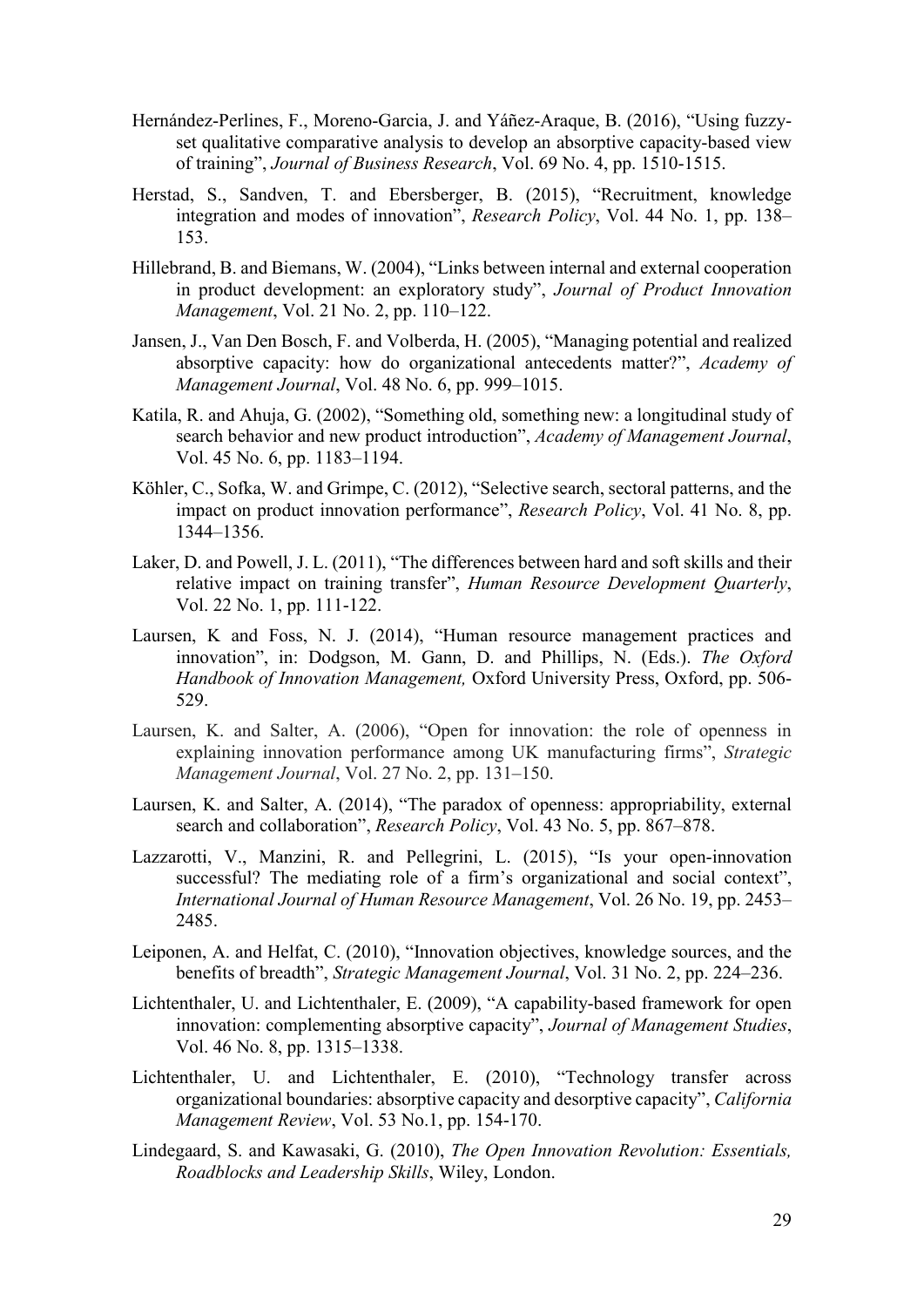- Lippitz, V., Thedieck, B. and Jost, S. (2017), "The human side of open innovation: traits, abilities and motivational factors to successfully manage open innovation projects", in Salampasis, D. and Mention, A. (Eds), *Open Innovation: Unveiling the Power of the Human Element*, World Scientific Publishing Co. Pte. Ltd, pp. 83–110.
- Mairesse, J. and Mohnen, P. (2010), "Using innovation surveys for econometric analysis", in Hall, B. and Rosenberg, N. (Eds), *Handbook of the Economics of Innovation* (Vol. 2), Elsevier, pp. 1129–1155.
- Maltz, E. and Kohli, A. (2000), "Reducing marketing's conflict with other functions: the differential effects of integrating mechanisms", *Journal of the Academy of Marketing Science*, Vol. 28 No. 4, p. 479.
- Michelino, F., Caputo, M., Cammarano, A. and Lamberti, E. (2014), "Inbound and outbound open innovation: organization and performances", *Journal of Technology Management & Innovation*, Vol 9 No. 3, pp. 65-82.
- Ngang, T. K., Yunus, H. and Hashim, N. H. (2015), "Soft skills integration in teaching professional training: Novice teachers' perspectives", *Procedia - Social and Behavioral Sciences*, Vol. 186, pp. 835-840.
- Nooteboom, B. Van Haverbeke, W. Duysters, G. Gilsing, V. and Van den Oord, A. (2007). "Optimal cognitive distance and absorptive capacity". *Research Policy*, Vol 36 No 7, pp. 1016-1034.
- Ocasio, W. (1997). Towards an attention‐based view of the firm. *Strategic Management Journal*, Vol 18 S1, pp. 187-206.
- Organisation for Economic Cooporation and Development (OECD) (2005), *Oslo Manual – Guidelines for Collecting and Interpreting Innovation Data*, 3rd ed., OECD, Paris.
- Pemartín, M., Rodríguez‐Escudero, A. and Munuera‐Alemán, J. (2018), "Effects of collaborative communication on NPD collaboration results: two routes of influence", *Journal of Product Innovation Management*, Vol. 35 No. 2, pp. 184– 208.
- Petroni, G., Venturini, K. and Verbano, C. (2012), "Open innovation and new issues in R&D organization and personnel management", *International Journal of Human Resource Management*, Vol. 23 No. 1, pp. 147–173.
- Podmetina, D., Volchek, D., Dąbrowska, J. and Fiegenbaum, I. (2013). Human resource practices and open innovation. *International Journal of Innovation Management*, Vol. 17 No. 6, p. 1340019.
- Ramos, J., Otero, J., Arrieta, A. and Vélez, L. (2018), "Determinantes del grado de apertura de las PYMES agroindustriales: una aplicación para el Departamento del Atlántico", *Desarrollo y Sociedad*, Vol. 80, pp. 189–228.
- Remneland-Wikhamn, B. and Knights, D. (2012), "Transaction cost economics and open innovation: implications for theory and practice", *Creativity and Innovation Management*, Vol. 21 No. 3, pp. 277–289.
- Rodrigues, L., Maccari, E. and Campanario, M. (2010), "Expanding the open innovation concept: the case of TOTVS S / A. JISTEM", *Journal of Information Systems and Technology Management*, Vol. 7 No. 3, pp. 737–754.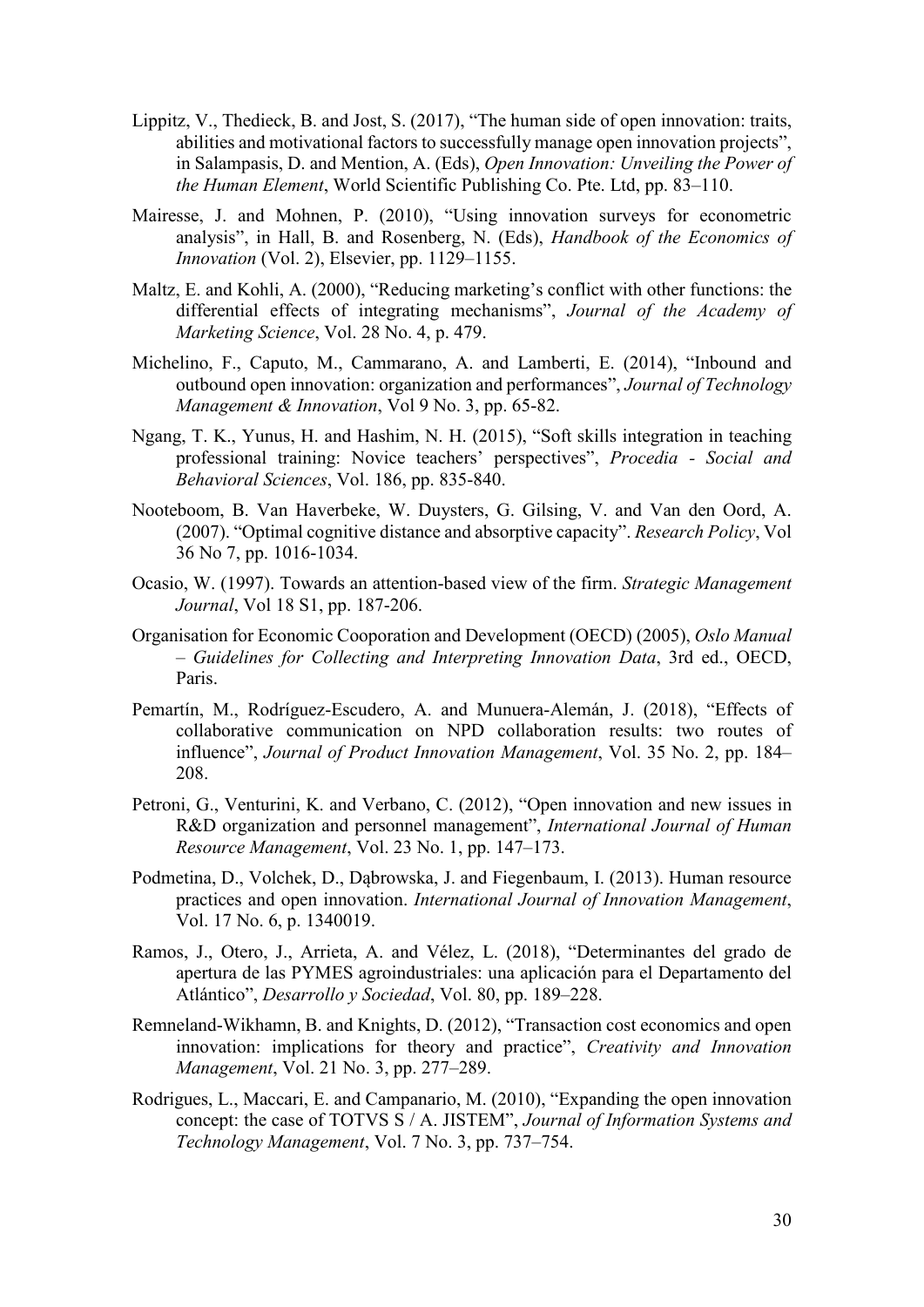- Salge, T., Farchi, T., Barrett, M. I. and Dopson, S. (2013), "When does search openness really matter? A contingency study of health‐care innovation projects", *Journal of Product Innovation Management*, Vol. 30 No. 4, pp. 659-676.
- Sofka, W. and Grimpe, C. (2010), "Specialized search and innovation performance evidence across Europe", *R&D Management*, Vol. 40 No. 3, pp. 310–323.
- Sousa, M. and Rocha, A. (2019), "Skills for disruptive digital business", *Journal of Business Research*, Vol. 94, pp. 257–263.
- Stanko, M., Fisher, G. and Bogers, M. (2017), "Under the wide umbrella of open innovation", *Journal of Product Innovation Management*, Vol. 34 No. 4, pp. 543– 558.
- Stuermer, M., Spaeth, S. and Von Krogh, G. (2009), "Extending private–collective innovation: a case study" *R&D Management*, Vol. 39 No. 2, pp. 170–191.
- Ter Wal, A., Criscuolo, P. and Salter, A. (2017), "Making a marriage of materials: the role of gatekeepers and shepherds in the absorption of external knowledge and innovation performance", *Research Policy*, Vol. 46 No. 5, pp. 1039–1054.
- Tether, B., Mina, A., Consoli, D. and Gagliardi, D. (2005), *A Literature Review on Skills and Innovation. How Does Successful Innovation Impact on the Demand for Skills and How Do Skills Drive Innovation?* ESRC Centre for Research on Innovation and Competition, University of Manchester, Manchester.
- Vanhaverbeke, W., Chesbrough, H. and West, J. (2014), "Surfing the new wave of open innovation research", in Vanhaverbeke, W., Chesbrough, H. and West, J. (Eds), *New Frontiers in Open Innovation*, Oxford University Press, Oxford, pp. 281–294.
- Vanhaverbeke, W., van de Vrande, V. and Cloodt, M. (2008), "Connecting absorptive capacity and open innovation", available at: <https://doi.org/10.2139/ssrn.1091265>
- Vega‐Jurado, J., Gutiérrez‐Gracia, A. and Fernández‐de‐Lucio, I. (2008) "Analyzing the determinants of firm's absorptive capacity: beyond R&D", *R&D Management*, Vol. *38* No.4, pp. 392-405
- Villena, V., Revilla, E. and Choi, T. (2011), "The dark side of buyer–supplier relationships: a social capital perspective", *Journal of Operations Management*, Vol. 29 No. 6, pp. 561–576.
- West, J. and Bogers, M. (2014), "Leveraging external sources of innovation: a review of research on open innovation", *Journal of Product Innovation Management*, Vol. 31 No. 4, pp. 814–831.
- West, J., Salter, A., Vanhaverbeke, W. and Chesbrough, H. (2014), "Open Innovation: The Next Decade", *Research Policy* Vol. 43 No 5, pp. 805-811.
- Williamson, O. (1981), "The economics of organization: the transaction cost approach", *[American Journal of Sociology](https://es.wikipedia.org/wiki/American_Journal_of_Sociology)*, Vol. 87 No. 3, pp. [548–](http://www.jstor.org/pss/2778934)577.
- Zahra, S.A. and George, G. (2002), "Absorptive capacity: a review, reconceptualization, and extension", *Academy of Management Review*, Vol. 27 No. 2, pp. 185–203.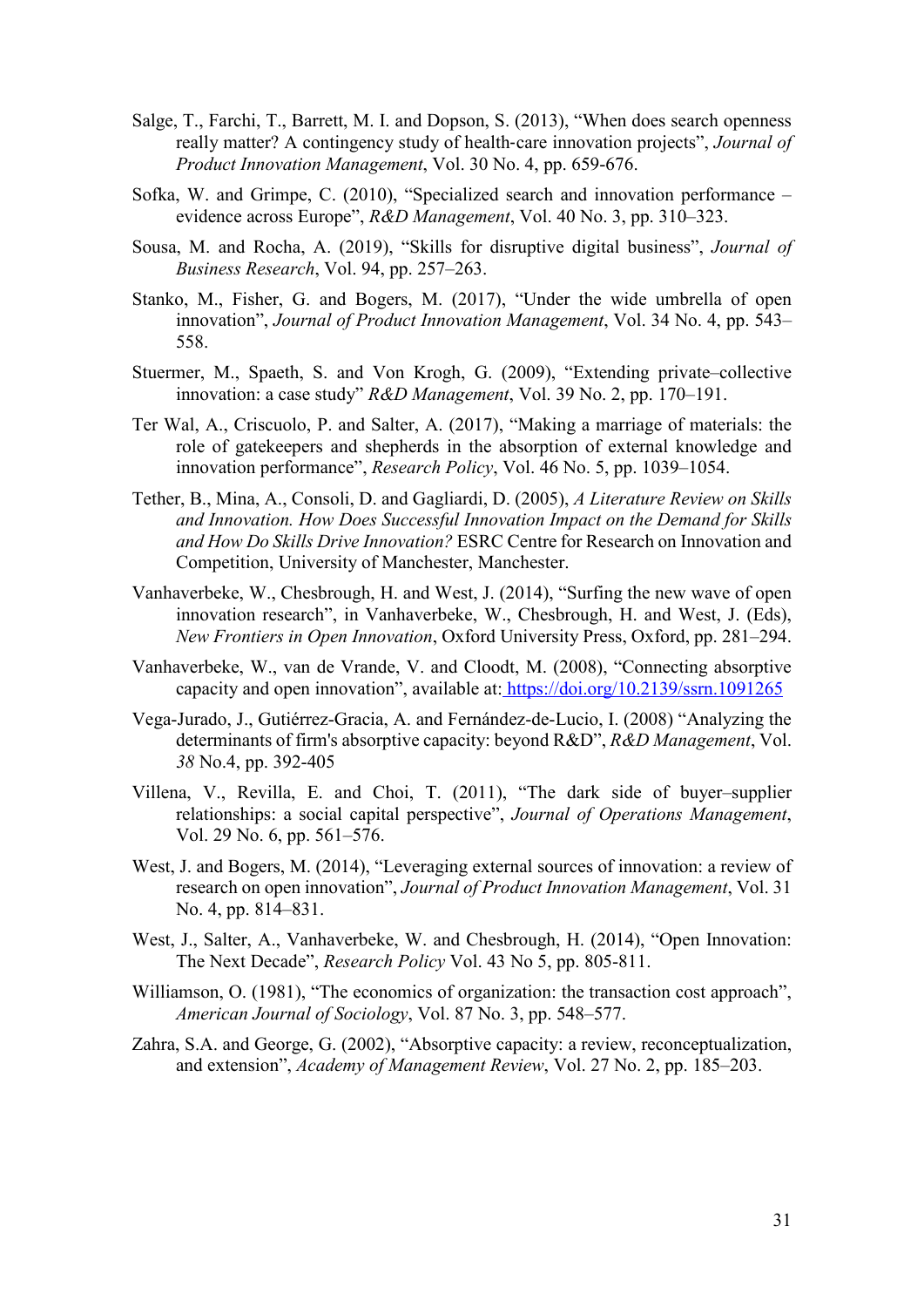| <b>UIS Wave</b> |      |      |     |               |          |
|-----------------|------|------|-----|---------------|----------|
| 2006            | 2009 | 2012 | N   | $\frac{0}{0}$ | $%$ Cum. |
| X               | X    | X    | 196 | 13.37         | 13.37    |
|                 | X    | X    | 183 | 12.48         | 25.85    |
| X               | X    |      | 114 | 7.78          | 33.63    |
| X               |      | X    | 50  | 3.41          | 37.04    |
|                 |      | X    | 216 | 14.73         | 51.77    |
|                 | X    |      | 324 | 22.10         | 73.87    |
| X               |      |      | 383 | 26.13         | 100      |

**Table 1. Structure of the panel**

**Table 2. Dependent Variables: descriptive statistics**

|                  | <b>Technical Skills</b> | <b>Social Skills</b> |                                         |       |                   |       |
|------------------|-------------------------|----------------------|-----------------------------------------|-------|-------------------|-------|
|                  | <b>Oualifications</b>   |                      | <b>Cooperation and</b><br>communication |       | <b>Adaptation</b> |       |
| <b>Increased</b> | 986                     | 44.72                | 806                                     | 36.55 | 758               | 34.58 |
| Constant         | 1,156                   | 52.43                | 1,353                                   | 61.36 | 1,404             | 63.67 |
| <b>Decreased</b> | 62                      | 2.81                 | 46                                      | 2.09  | 43                | 1.95  |
| Total            | 2,204                   | 100                  | 2,205                                   | 100   | 2,205             | 100   |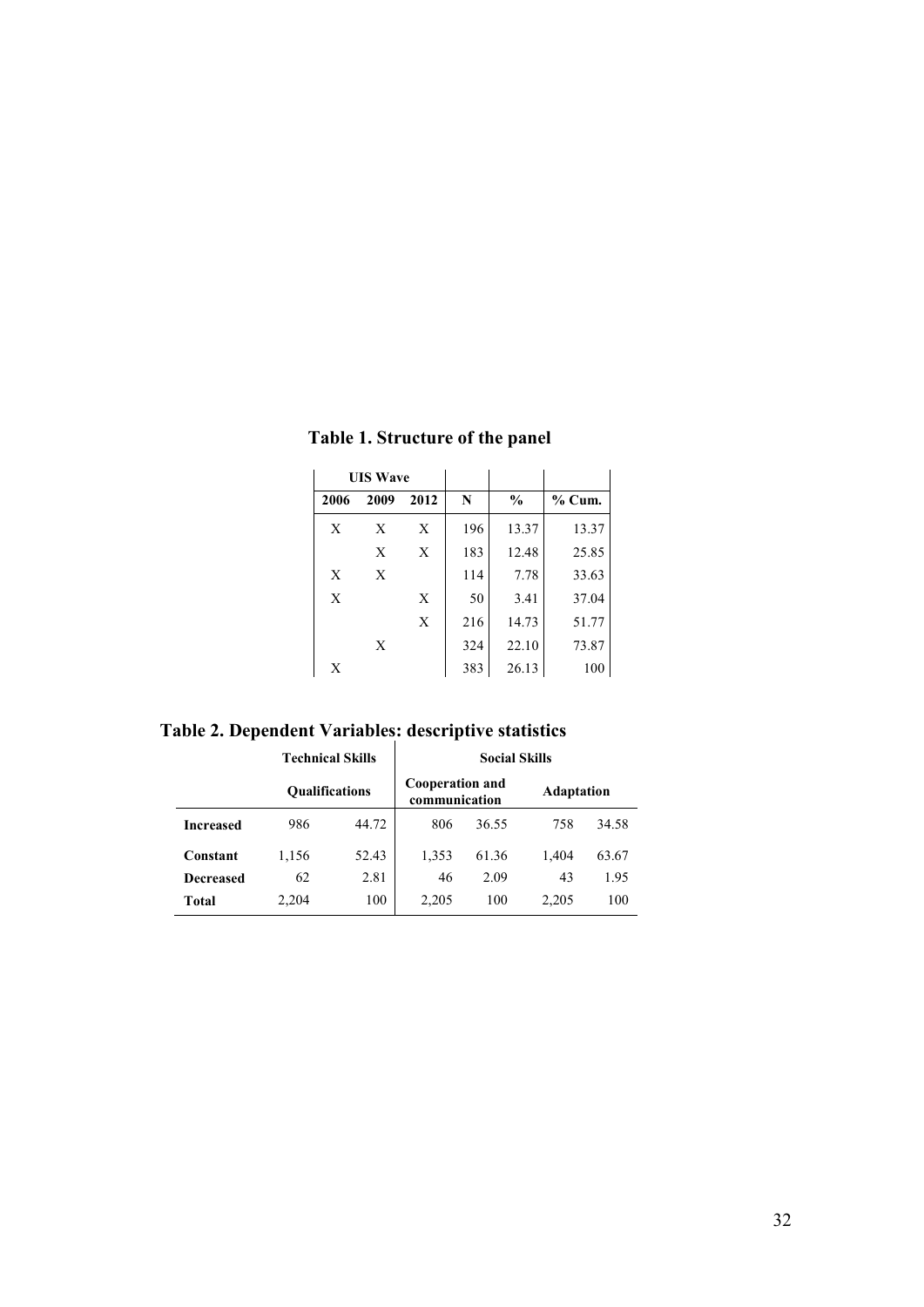|                                                    | <b>Low Intensity</b> |       | <b>High Intensity</b> |               |
|----------------------------------------------------|----------------------|-------|-----------------------|---------------|
| <b>Combinations</b>                                | N                    | $\%$  | N                     | $\frac{0}{0}$ |
| No external sources                                | 82                   | 3.72  | 725                   | 32.88         |
| Suppliers only                                     | 36                   | 1.63  | 95                    | 4.31          |
| Universities only                                  | 42                   | 1.90  | 179                   | 8.12          |
| Customers only                                     | 25                   | 1.13  | 228                   | 10.34         |
| Competitors only                                   | 11                   | 0.50  | 41                    | 1.86          |
| Fairs only                                         | 27                   | 1.22  | 157                   | 7.12          |
| Suppliers and universities                         | 24                   | 1.09  | 34                    | 1.54          |
| Suppliers and customers                            | 45                   | 2.04  | 90                    | 4.08          |
| Suppliers and competitors                          | 5                    | 0.23  | 9                     | 0.41          |
| Suppliers and fairs                                | 34                   | 1.54  | 38                    | 1.72          |
| Universities and customers                         | 28                   | 1.27  | 69                    | 3.13          |
| Universities and competitors                       | 6                    | 0.27  | 11                    | 0.50          |
| Universities and fairs                             | 44                   | 2.00  | 85                    | 3.85          |
| Customers and competitors                          | 14                   | 0.63  | 58                    | 2.63          |
| Customers and fairs                                | 33                   | 1.50  | 51                    | 2.31          |
| Competitors and fairs                              | 11                   | 0.50  | 7                     | 0.32          |
| Suppliers, universities and customers              | 54                   | 2.45  | 32                    | 1.45          |
| Suppliers, universities and competitors            | 4                    | 0.18  | 2                     | 0.09          |
| Suppliers, universities and fairs                  | 64                   | 2.90  | 21                    | 0.95          |
| Suppliers, customers and competitors               | 53                   | 2.40  | 40                    | 1.81          |
| Suppliers, customers and fairs                     | 56                   | 2.54  | 25                    | 1.13          |
| Suppliers, competitors and fairs                   | 9                    | 0.41  | 7                     | 0.32          |
| Universities, customers and competitors            | 25                   | 1.13  | 15                    | 0.68          |
| Universities, customers and fairs                  | 41                   | 1.86  | 37                    | 1.68          |
| Universities, competitors and fairs                | 19                   | 0.86  | 8                     | 0.36          |
| Customers, competitors and fairs                   | 24                   | 1.09  | 21                    | 0.95          |
| Suppliers, universities, customers and competitors | 76                   | 3.45  | 14                    | 0.63          |
| Suppliers, universities, customers and fairs       | 193                  | 8.75  | 24                    | 1.09          |
| Suppliers, universities, competitors and fairs     | 28                   | 1.27  | 5                     | 0.23          |
| Suppliers, customers, competitors and fairs        | 103                  | 4.67  | 21                    | 0.95          |
| Universities, customers, competitors and fairs     | 87                   | 3.95  | 30                    | 1.36          |
| All sources                                        | 902                  | 40.91 | 26                    | 1.18          |
| No sources                                         | 82                   | 3,72  | 725                   | 32,88         |
| One source                                         | 141                  | 6,39  | 700                   | 31,75         |
| <b>Two sources</b>                                 | 244                  | 11,07 | 452                   | 20,50         |
| <b>Three sources</b>                               | 349                  | 15,83 | 208                   | 9,43          |
| <b>Four sources</b>                                | 487                  | 22,09 | 94                    | 4,26          |
| All sources                                        | 902                  | 40,91 | 26                    | 1,18          |

# **Table 3 – Frequency of Openness Strategies**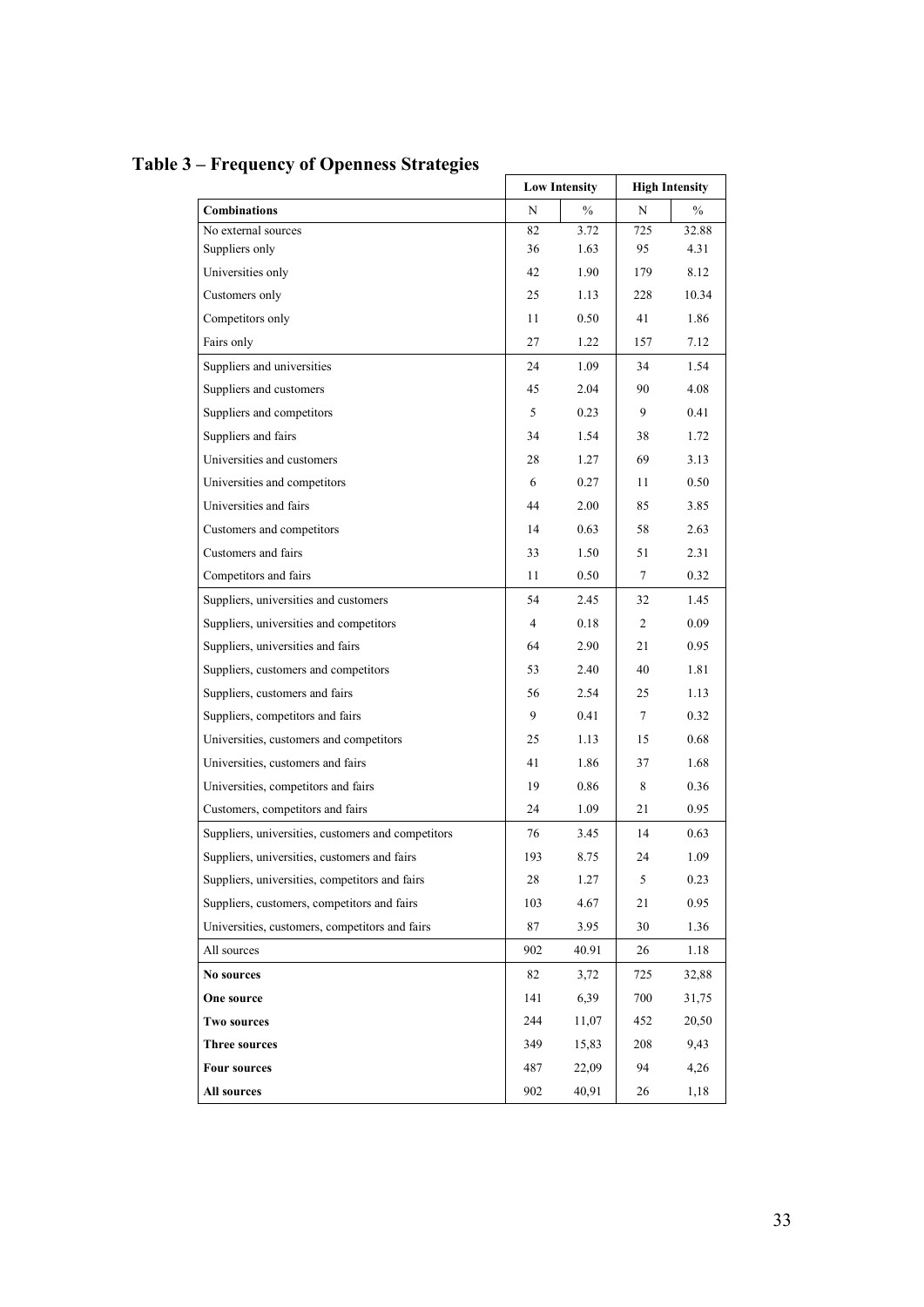|      |                                                  | <b>Total Sample</b> |          |
|------|--------------------------------------------------|---------------------|----------|
|      | Variable                                         | Mean                | Std Err. |
| (1)  | $%$ Export                                       | 15.71               | 30.11    |
| (2)  | Firm size (ln)                                   | 4.19                | 1.36     |
| (3)  | Age $(ln)$                                       | 2.94                | 0.93     |
| (4)  | Foreign direct investment (D)                    | 0.17                | 0.38     |
| (5)  | Part of a group $(D)$                            | 0.22                | 0.41     |
| (6)  | Financial obstacles (D)                          | 0.37                | 0.48     |
| (7)  | Shortage of qualified personnel (D)              | 0.49                | 0.49     |
| (8)  | Government support (D)                           | 0.12                | 0.33     |
| (9)  | Human capital stock (ST professionals/employees) | 12.19               | 15.86    |
| (10) | Manufacturing industry (D)                       | 0.50                | 0.50     |
| (11) | Uses internal sources $(D)$                      | 0.92                | 0.29     |

**Table 4 – Control Variables. Descriptive Statistics**

(1) Variable that indicates the percentage of firm's total sales corresponding to export;  $(2)$  number of employees of the firm  $(ln)$ ;  $(3)$  difference between the date when the firm initiated its activities and the year of the survey (logs); (4) dummy variable that indicates whether the firm declares a positive percentage of foreign capital; (5) dummy variable that indicates whether the firm belongs to an economic group;  $(6)$  dummy variable that indicates whether the firm experienced financial obstacles to innovation; (7) dummy variable that indicates whether the firm experienced obstacles to innovation because of shortages of qualified personnel; (8) dummy variable that indicates whether the firm received any public funding; (9) professionals/employees; (10) dummy variable that indicates whether the firm belongs to the manufacturing sector; and (11) dummy variable that indicates whether the firm declared that it used internal sources of information.

Source: Developed by the authors based on the UIS database.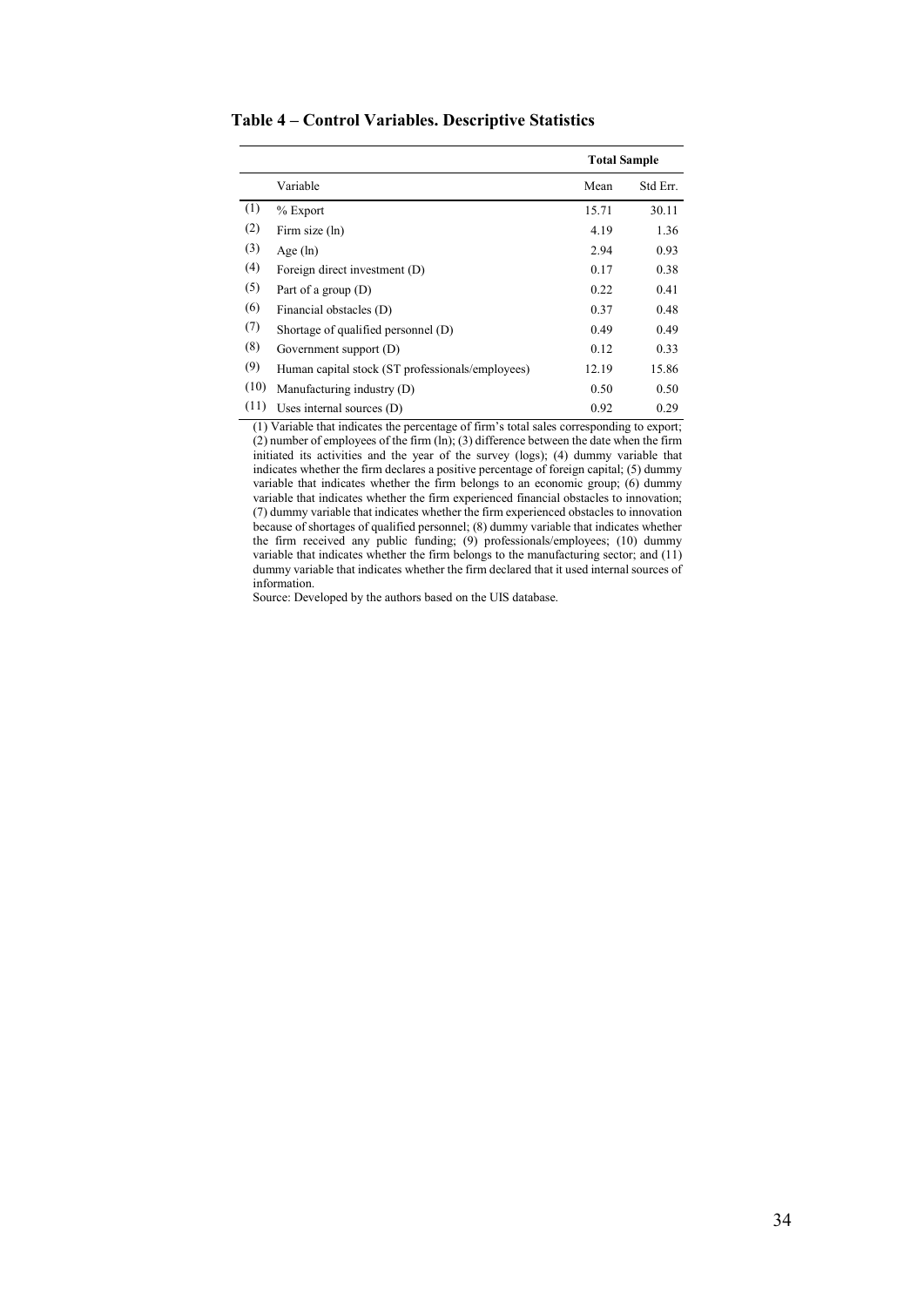|                                                  | <b>Baseline</b>  |               | <b>Breadth and Depth</b> |               |
|--------------------------------------------------|------------------|---------------|--------------------------|---------------|
|                                                  | Technical skills | Social skills | <b>Technical</b> skills  | Social skills |
|                                                  | (1)              | (2)           | (3)                      | (4)           |
| % Export                                         | $-0.00111$       | $-0.00255$    | $-0.00153$               | $-0.00280$    |
|                                                  | (30.11)          | (30.10)       | (30.11)                  | (30.10)       |
| Size (ln)                                        | $0.126***$       | $-0.000241$   | $0.127***$               | $-0.00172$    |
|                                                  | (1.362)          | (1.362)       | (1.362)                  | (1.362)       |
| Age $(ln)$                                       | 0.00947          | $-0.107*$     | 0.0147                   | $-0.104*$     |
|                                                  | (0.936)          | (0.936)       | (0.936)                  | (0.936)       |
| Foreign direct investment (D)                    | $0.235*$         | $0.245*$      | $0.242*$                 | $0.247*$      |
|                                                  | (0.377)          | (0.377)       | (0.377)                  | (0.377)       |
| Part of a group (D)                              | 0.00866          | 0.215         | 0.00873                  | $0.217*$      |
|                                                  | (0.413)          | (0.412)       | (0.413)                  | (0.412)       |
| Financial obstacles (D)                          | $-0.153$         | $-0.0823$     | $-0.208**$               | $-0.123$      |
|                                                  | (0.483)          | (0.483)       | (0.483)                  | (0.483)       |
| Shortage of qualified personnel (D)              | $0.390***$       | $0.399***$    | $0.307***$               | $0.334***$    |
|                                                  | (0.500)          | (0.500)       | (0.500)                  | (0.500)       |
| Government support (D)                           | $0.242*$         | 0.0614        | 0.191                    | 0.0196        |
|                                                  | (0.330)          | (0.330)       | (0.330)                  | (0.330)       |
| Human capital stock (ST professionals/employees) | $0.00516*$       | $-0.000484$   | 0.00464                  | $-0.000874$   |
|                                                  | (15.89)          | (15.90)       | (15.89)                  | (15.90)       |
| Manufacturing industry (D)                       | $-0.234**$       | $-0.410***$   | $-0.234**$               | $-0.407***$   |
|                                                  | (0.500)          | (0.500)       | (0.500)                  | (0.500)       |
| Uses internal sources (D)                        | $0.591***$       | $0.517**$     | $0.357*$                 | 0.348         |
|                                                  | (0.268)          | (0.268)       | (0.268)                  | (0.268)       |
| $Year=2009$                                      | $-0.193*$        | $-0.0946$     | $-0.176*$                | $-0.0797$     |
|                                                  | (0.484)          | (0.484)       | (0.484)                  | (0.484)       |
| $Year=2012$                                      | $-0.617***$      | $-0.341***$   | $-0.596***$              | $-0.319**$    |
|                                                  | (0.456)          | (0.456)       | (0.456)                  | (0.456)       |
| Depth                                            |                  |               | $0.182***$               | $0.137***$    |
|                                                  |                  |               | (1.195)                  | (1.195)       |
| <b>Breadth</b>                                   |                  |               | $0.110***$               | $0.0757*$     |
|                                                  |                  |               | (1.438)                  | (1.438)       |
| Constant                                         | $-1.202***$      | $-1.037***$   | $-1.575***$              | $-1.298***$   |
|                                                  |                  |               |                          |               |
| Log pseudolikelihood                             | $-1455.3653$     | -1254.6249    | -1432.3864               | -1244.3889    |
| Observations                                     | 2,190            | 2,191         | 2,190                    | 2,191         |

#### **Table 5. Openness Breadth and Depth. Binomial Logit. Dependent Variable: Increasing Recruitment Needs**

\*\*\* p<0.01, \*\* p<0.05, \* p<0.1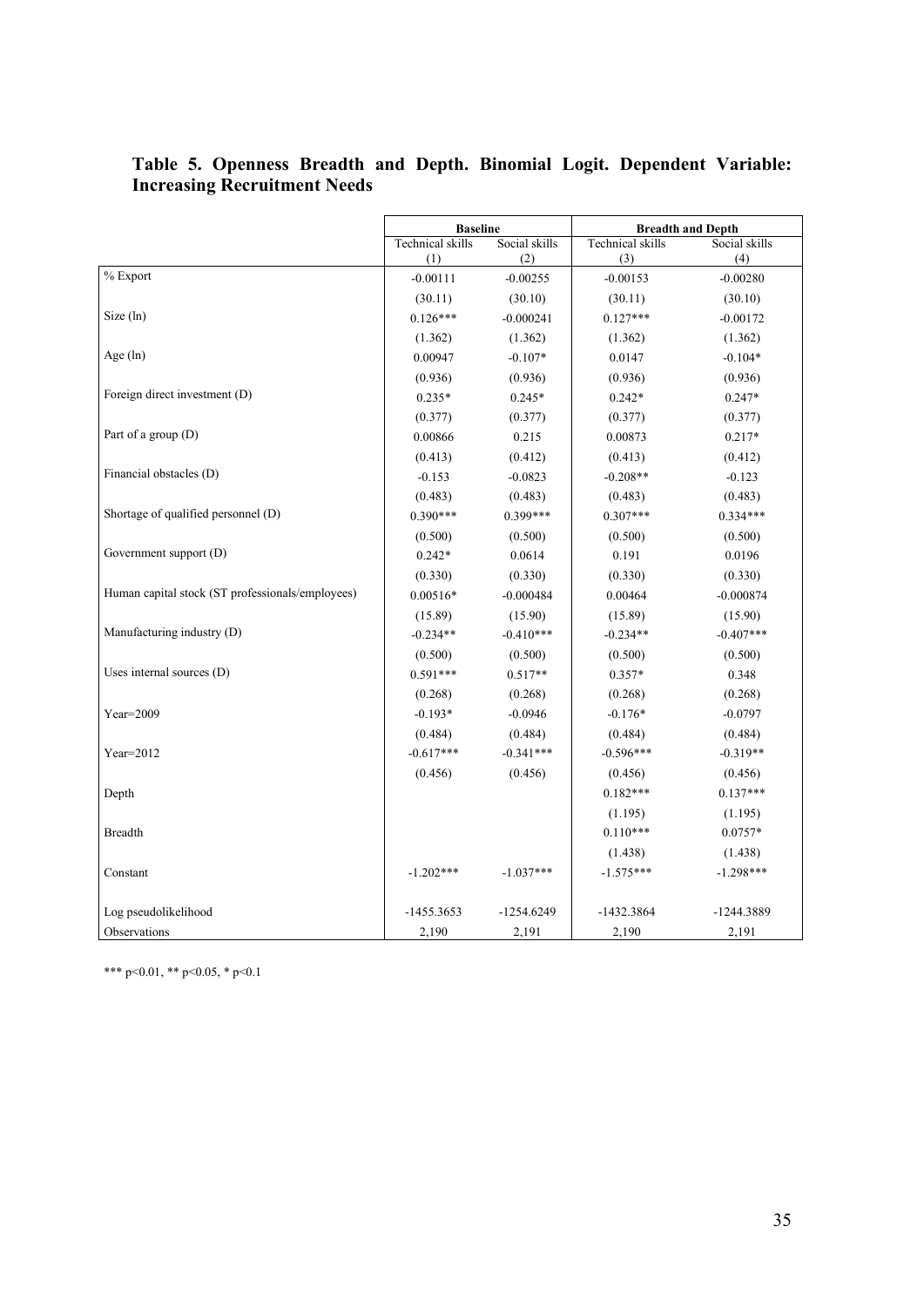|                                                    | Low Intensity    |                          | High Intensity   |                          |
|----------------------------------------------------|------------------|--------------------------|------------------|--------------------------|
|                                                    | Technical skills | Social skills            | Technical skills | Social skills            |
|                                                    | (1)              | (2)                      | (3)              | (4)                      |
| Export %                                           | $-0.00150$       | $-0.00299$               | $-0.00145$       | $-0.00280$               |
| Log firm size                                      | $0.119***$       | $-0.00316$               | $0.113***$       | $-0.00647$               |
|                                                    |                  |                          |                  |                          |
| Age                                                | $-0.00281$       | $-0.128**$               | 0.0247           | $-0.105*$                |
| Foreign direct investment (D)                      | 0.207            | $0.250*$                 | $0.250*$         | $0.268*$                 |
| Part of a group $(D)$                              | 0.00620          | 0.211                    | 0.0446           | $0.253*$                 |
| Financial obstacles (D)                            | $-0.194**$       | $-0.131$                 | $-0.214**$       | $-0.108$                 |
| Shortage of qualified personnel (D)                | $0.355***$       | $0.380***$               | $0.358***$       | $0.374***$               |
| Government support (D)                             | 0.200            | 0.0278                   | 0.183            | 0.0312                   |
| Human capital stock                                | 0.00333          | $-0.000802$              | 0.00374          | $-0.00122$               |
|                                                    |                  |                          |                  |                          |
| Manufacturing industry (D)                         | $-0.227**$       | $-0.404***$              | $-0.251**$       | $-0.425***$              |
| Uses internal sources (D)                          | $0.340*$         | $0.393*$                 | $0.499***$       | $0.420**$                |
| $Year=2009$                                        | $-0.175$         | $-0.109$                 | $-0.161$         | $-0.0516$                |
| $Year=2012$                                        | $-0.577***$      | $-0.335**$               | $-0.600***$      | $-0.304**$               |
| Suppliers only                                     | $-0.251$         | $-0.00112$               | 0.110            | 0.299                    |
|                                                    | (0.474)          |                          |                  |                          |
|                                                    |                  | (0.484)                  | (0.228)          | (0.251)                  |
| Universities only                                  | 0.577            | $-1.016*$                | $0.519***$       | 0.0645                   |
|                                                    | (0.421)          | (0.614)                  | (0.171)          | (0.199)                  |
| Customers only                                     | 0.207            | $-0.981$                 | 0.0869           | 0.0235                   |
|                                                    | (0.500)          | (0.673)                  | (0.161)          | (0.176)                  |
| Competitors only                                   | 0.0228           | $-1.105$                 | $-0.179$         | 0.129                    |
|                                                    |                  |                          |                  |                          |
|                                                    | (0.673)          | (1.082)                  | (0.357)          | (0.377)                  |
| Fairs only                                         | $-0.107$         | $-0.0309$                | 0.176            | 0.231                    |
|                                                    | (0.537)          | (0.566)                  | (0.186)          | (0.205)                  |
| Suppliers and universities                         | 0.340            | 0.505                    | $0.613*$         | 0.554                    |
|                                                    | (0.536)          | (0.537)                  | (0.372)          | (0.376)                  |
| Suppliers and customers                            | 0.0502           | $-0.663$                 | $0.382*$         | $0.590**$                |
|                                                    | (0.452)          | (0.529)                  | (0.228)          | (0.244)                  |
| Suppliers and competitors                          | 0.256            |                          | $-0.0510$        |                          |
|                                                    |                  |                          |                  | 0.551                    |
|                                                    | (0.902)          |                          | (0.780)          | (0.726)                  |
| Suppliers and fairs                                | 0.137            | 0.0957                   | $0.730**$        | 0.445                    |
|                                                    | (0.477)          | (0.511)                  | (0.339)          | (0.367)                  |
| Universities and customers                         | $0.780*$         | 0.533                    | 1.115***         | $0.990***$               |
|                                                    | (0.458)          | (0.483)                  | (0.267)          | (0.269)                  |
| Universities and competitors                       | $1.659*$         |                          | 0.909            | 0.937                    |
|                                                    | (0.890)          |                          | (0.656)          | (0.683)                  |
| Universities and fairs                             |                  | $-0.236$                 |                  |                          |
|                                                    | 0.574            |                          | $0.520**$        | 0.211                    |
|                                                    | (0.407)          | (0.481)                  | (0.245)          | (0.275)                  |
| Customers and competitors                          | 0.760            | 0.582                    | 0.174            | $-0.230$                 |
|                                                    | (0.573)          | (0.667)                  | (0.275)          | (0.359)                  |
| Customers and fairs                                | 0.103            | $-0.515$                 | $0.543*$         | 0.00335                  |
|                                                    | (0.463)          | (0.576)                  | (0.306)          | (0.361)                  |
| Competitors and fairs                              | $-0.0693$        | $-0.389$                 | 0.488            | $-0.316$                 |
|                                                    | (0.756)          | (0.842)                  | (0.809)          | (1.101)                  |
|                                                    | 0.799**          |                          |                  | $0.790**$                |
| Suppliers, universities and customers              |                  | 0.431                    | $0.812**$        |                          |
|                                                    | (0.389)          | (0.415)                  | (0.370)          | (0.392)                  |
| Suppliers, universities and competitors            | $-0.130$         | $\overline{\phantom{a}}$ | 0.292            | $\overline{\phantom{a}}$ |
|                                                    | (1.280)          |                          | (1.314)          |                          |
| Suppliers, universities and fairs                  | $0.790**$        | 0.225                    | 0.653            | 0.0472                   |
|                                                    | (0.375)          | (0.412)                  | (0.457)          | (0.532)                  |
| Suppliers, customers and competitors               | $0.681*$         | 0.308                    | 0.363            | $-0.110$                 |
|                                                    | (0.381)          | (0.425)                  | (0.335)          | (0.367)                  |
|                                                    |                  |                          |                  |                          |
| Suppliers, customers and fairs                     | $-0.0737$        | 0.547                    | 0.131            | 0.388                    |
|                                                    | (0.402)          | (0.397)                  | (0.428)          | (0.433)                  |
| Suppliers, competitors and fairs                   | $-0.789$         | 0.200                    | 0.779            | $1.425**$                |
|                                                    | (1.089)          | (0.842)                  | (0.700)          | (0.680)                  |
| Universities, customers and competitors            | 0.425            | 0.272                    | 0.190            | 0.395                    |
|                                                    | (0.489)          | (0.521)                  | (0.562)          | (0.625)                  |
| Universities, customers and fairs                  | 0.548            | 0.0475                   | $0.768**$        | $0.775**$                |
|                                                    | (0.423)          | (0.462)                  | (0.357)          | (0.354)                  |
| Universities, competitors and fairs                | 1.219**          | $-0.0890$                |                  |                          |
|                                                    |                  |                          | 0.419            | $1.230*$                 |
|                                                    | (0.533)          | (0.641)                  | (0.748)          | (0.736)                  |
| Customers, competitors and fairs                   | 0.484            | 0.555                    | 0.420            | 0.514                    |
|                                                    | (0.534)          | (0.525)                  | (0.440)          | (0.438)                  |
| Suppliers, universities, customers and competitors | 0.184            | $-0.354$                 | $1.696***$       | 0.792                    |
|                                                    | (0.360)          | (0.403)                  | (0.637)          | (0.538)                  |
| Suppliers, universities, customers and fairs       | $0.984***$       | 0.0839                   | $1.375***$       | $0.976**$                |
|                                                    |                  |                          |                  |                          |
|                                                    | (0.307)          | (0.334)                  | (0.462)          | (0.423)                  |
| Suppliers, universities, competitors and fairs     | 0.0205           | $-0.427$                 | 0.990            | 0.874                    |
|                                                    | (0.497)          | (0.562)                  | (0.921)          | (1.015)                  |
| Suppliers, customers, competitors and fairs        | $0.602*$         | $-0.149$                 | $-0.0323$        | $-0.135$                 |
|                                                    | (0.333)          | (0.370)                  | (0.439)          | (0.563)                  |
| Universities, customers, competitors and fairs     | $1.122***$       | 0.202                    | 1.465***         | $0.984**$                |
|                                                    |                  |                          |                  |                          |
|                                                    | (0.344)          | (0.371)                  | (0.406)          | (0.385)                  |
| All sources                                        | $0.857***$       | 0.337                    | $0.964**$        | 0.301                    |
|                                                    | (0.276)          | (0.297)                  | (0.436)          | (0.443)                  |
| Constant                                           | $-1.516***$      | $-0.955**$               | $-1.347***$      | $-1.138***$              |
| Log pseudolikelihood                               | -1424.647        | -1229.519                |                  |                          |
|                                                    |                  |                          | -1422.298        | -1229.380                |
| Observations                                       | 2,190            | 2,176                    | 2,190            | 2,189                    |
|                                                    |                  |                          |                  |                          |

## **Table 6. Openness Strategies. Dependent Variable: Increasing Recruitment Needs**